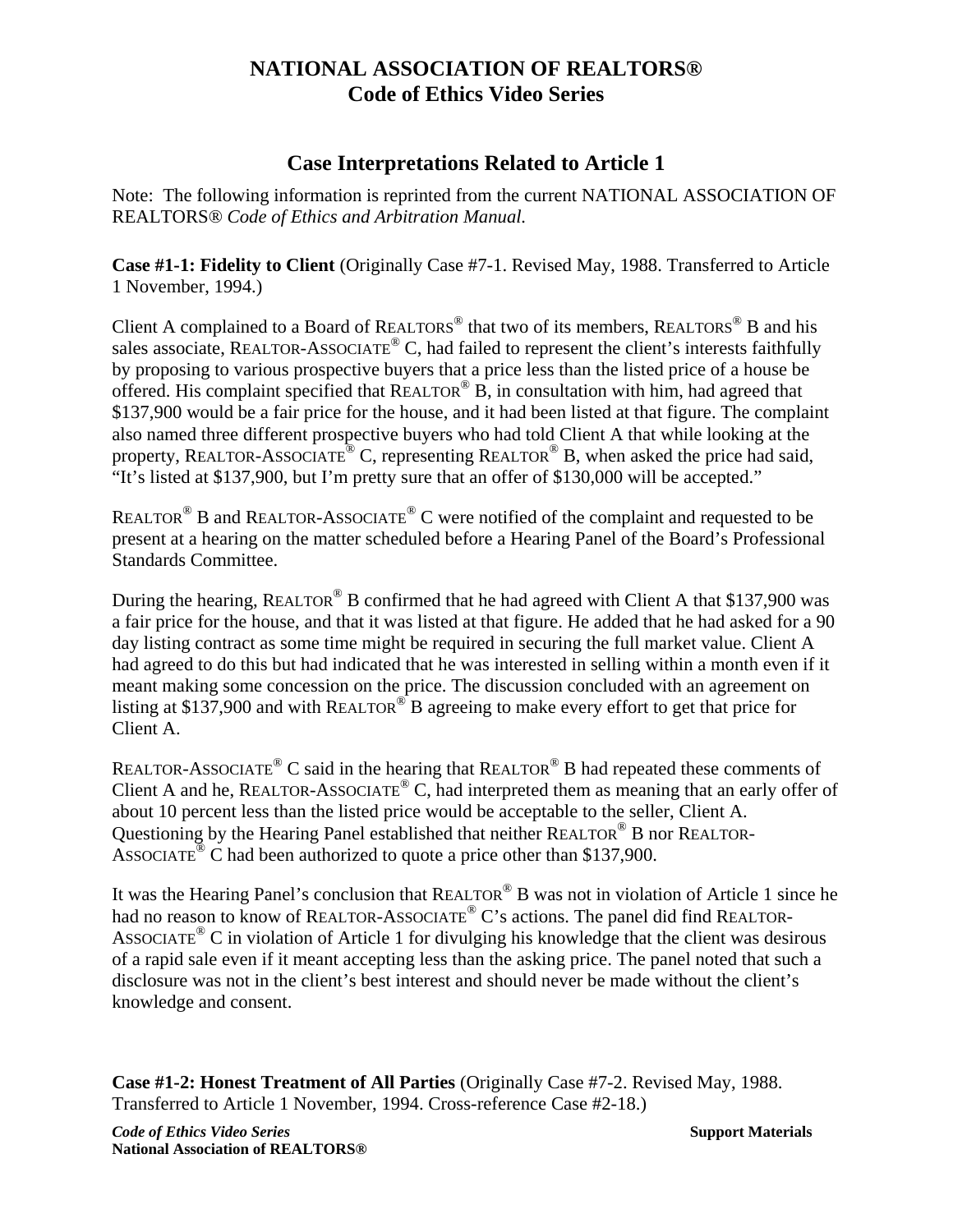As the exclusive agent of Client A, REALTOR® B offered Client A's house for sale, advertising it as being located near a bus stop. Prospect C, who explained that his daily schedule made it necessary for him to have a house near the bus stop, was shown Client A's property, liked it, and made a deposit. Two days later,  $REALTOR^{\circledcirc}$  B read a notice that the bus line running near Client A's house was being discontinued. He informed Prospect C of this, and Prospect C responded that he was no longer interested in Client C's house since the availability of bus transportation was essential to him. REALTOR<sup>®</sup> B informed Client A and recommended that Prospect C's deposit be returned.

Client A reluctantly complied with REALTOR® B's recommendation, but then complained to the Board of REALTOR<sup>®</sup> that REALTOR<sup>®</sup> B had not faithfully protected and promoted his interests; that after Prospect C had expressed his willingness to buy,  $REALTOR^{\circledcirc}$  B should not have made a disclosure that killed the sale since the point actually was not of major importance. The new bus route, he showed, would put a stop within six blocks of the property.

In a hearing before a Hearing Panel of the Board's Professional Standards Committee, REALTOR<sup>®</sup> B explained that in advertising Client A's property, the fact that a bus stop was less than a block from the property had been prominently featured. He also made the point that Prospect C, in consulting with him, had emphasized that Prospect C's physical disability necessitated a home near a bus stop. Thus, in his judgment, the change in bus routing materially changed the characteristics of the property in the eyes of the prospective buyer, and he felt under his obligation to give honest treatment to all parties in the transaction, that he should inform Prospect C, and that in so doing he was not violating his obligation to his client.

The Hearing Panel concluded that REALTOR® B had not violated Article 1, but had acted properly under both the spirit and the letter of the Code of Ethics. The panel noted that the decision to refund Prospect C's deposit was made by the seller, Client A, even though the listing broker, REALTOR<sup>®</sup> B, had suggested that it was only fair due to the change in circumstances.

**Case #1-3: Net Listing** (Originally Case #7-3. Revised May, 1988. Transferred to Article 1 November, 1994.)

Client A called REALTOR<sup>®</sup> B to list a small commercial property, explaining that he wanted to net at least \$170,000 from its sale. He inquired about the brokerage commission and other selling costs. REALTOR<sup>®</sup> B's response was: "You have indicated that \$170,000 net to you from the sale will be satisfactory. Suppose we just leave it at that and take all of the selling costs from the proceeds of the sale above \$170,000." Client A agreed.

The property was sold to Buyer C for \$220,000. After settlement, in which it was apparent that \$50,000 would go to REALTOR<sup>®</sup> B as commission, Client A and Buyer C both complained to the Board of REALTORS® about REALTOR® B's conduct in the matter, and a hearing was scheduled before the Board's Professional Standards Committee.

**Code of Ethics Video Series** Support Materials **Support Materials NATIONAL ASSOCIATION OF REALTORS®**  REALTOR<sup>®</sup> B's defense was that he had performed the service that Client A engaged him for precisely in conformance with their agreement. Buyer C had considered the property a good buy at \$220,000 and was happy with the transaction until he learned the amount of the commission.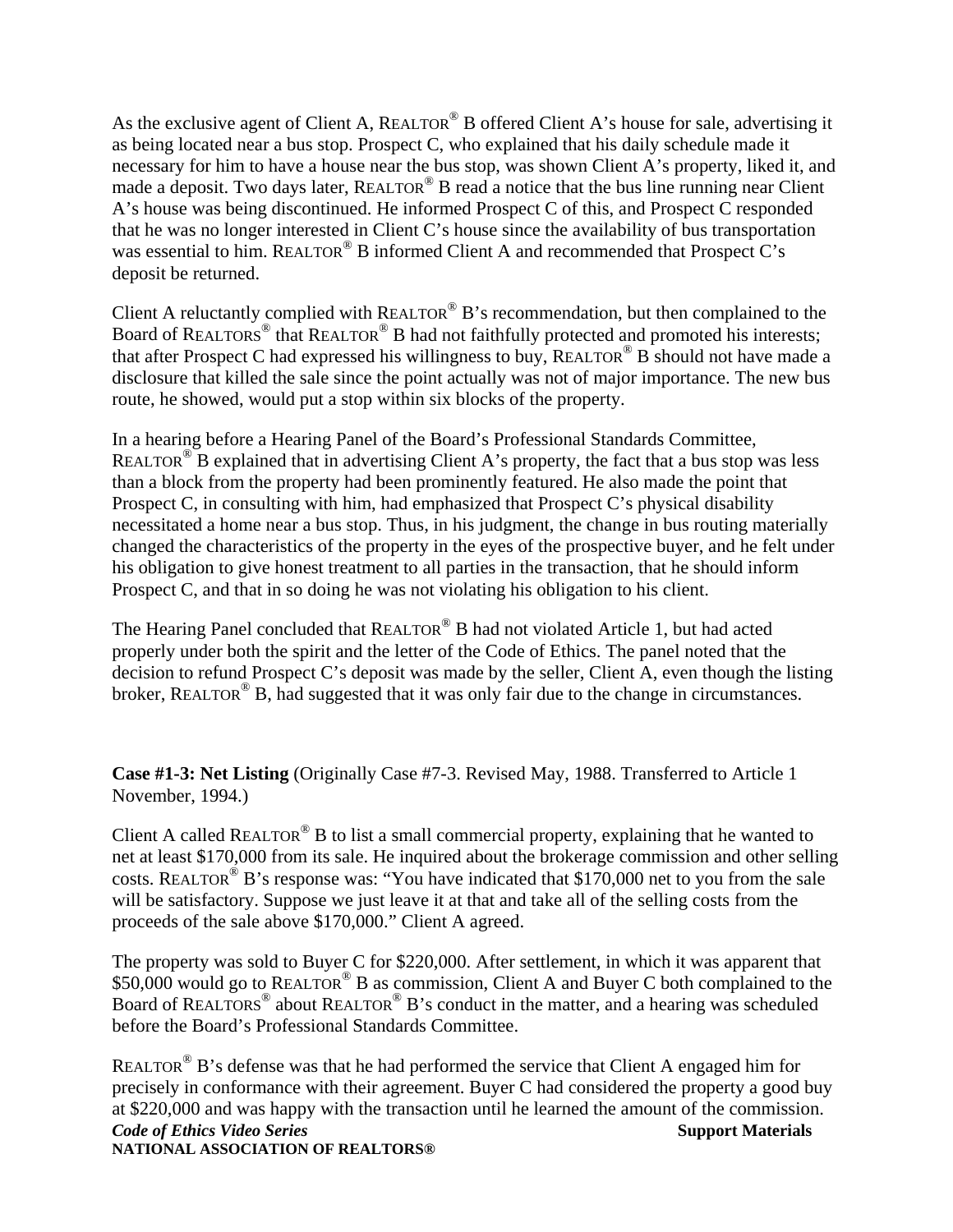The Hearing Panel found REALTOR<sup>®</sup> B in violation of Article 1 of the Code. The panel concluded that REALTOR® B had departed completely from his obligation to render a professional service in fidelity to his client's interest; that he had, in fact, been a speculator in his client's property; and that he had not dealt honestly with either party to the transaction.

**Case #1-4: Fidelity to Client** (Originally Case #7-5. Revised May, 1988. Transferred to Article 1 November, 1994. Cross-reference Case #4-5.)

Client A contacted REALTOR<sup>®</sup> B to list a vacant lot. Client A said he had heard that similar lots in the vicinity had sold for about \$50,000 and thought he should be able to get a similar price. REALTOR® B stressed some minor disadvantages in location and grade of the lot, and said that the market for vacant lots was sluggish. He suggested listing at a price of \$32,500 and the client agreed.

In two weeks, REALTOR<sup>®</sup> B came to Client A with an offer at the listed price of \$32,500. The client raised some questions about it, pointing out that the offer had come in just two weeks after the property had been placed on the market which could be an indication that the lot was worth closer to \$50,000 than \$32,500. REALTOR<sup>®</sup> B strongly urged him to accept the offer, stating that because of the sluggish market, another offer might not develop for months and that the offer in hand simply vindicated REALTOR<sup>®</sup> B's own judgment as to pricing the lot. Client A finally agreed and the sale was made to Buyer C.

Two months later, Client A discovered the lot was no longer owned by Buyer C, but had been purchased by Buyer D at \$55,000. He investigated and found that Buyer C was a brother-in-law of REALTOR<sup>®</sup> B, and that Buyer C had acted on behalf of REALTOR<sup>®</sup> B in buying the property for \$32,500.

Client A outlined the facts in a complaint to the Board of REALTORS<sup>®</sup>, charging REALTOR<sup>®</sup> B with collusion in betrayal of a client's confidence and interests, and with failing to disclose that he was buying the property on his own behalf.

At a hearing before a panel of the Board's Professional Standards Committee, REALTOR<sup>®</sup> B's defense was that in his observation of real estate transactions there can be two legitimate prices of property—the price that a seller is willing to take in order to liquidate his investment, and the price that a buyer is willing to pay to acquire a property in which he is particularly interested. His position was that he saw no harm in bringing about a transaction to his own advantage in which the seller received a price that he was willing to take and the buyer paid a price that he was willing to pay.

The Hearing Panel concluded that REALTOR<sup>®</sup> B had deceitfully used the guise of rendering professional service to a client in acting as a speculator; that he had been unfaithful to the most basic principles of agency and allegiance to his client's interest; and that he had violated Articles 1 and 4 of the Code of Ethics.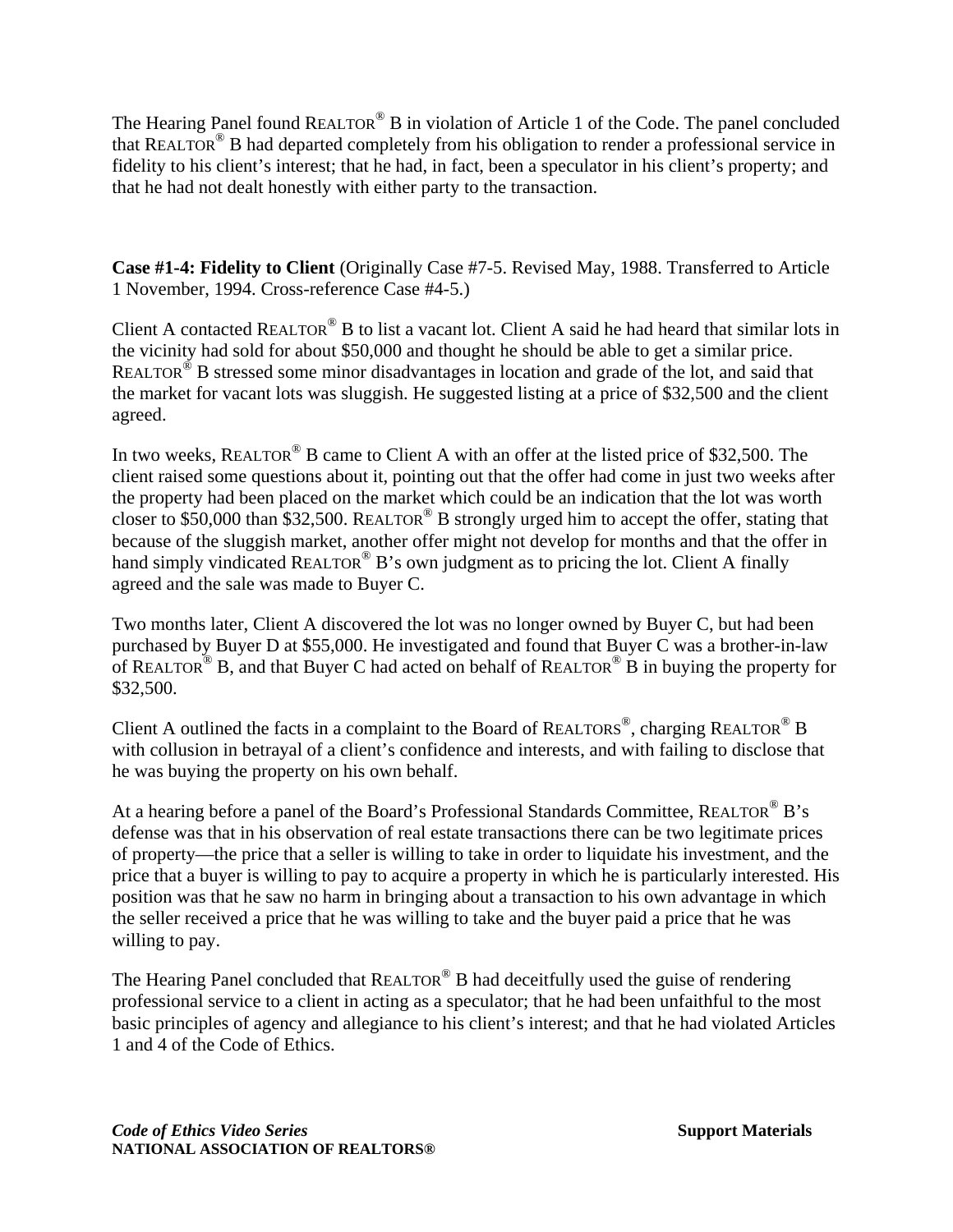**Case #1-5: Promotion of Client's Interests** (Originally Case #7-6. Revised May, 1988. Transferred to Article 1 November, 1994.)

Client A gave an exclusive listing on a house to REALTOR<sup>®</sup> B, stating that he thought \$132,500 would be a fair price for the property. REALTOR<sup>®</sup> B agreed and the house was listed at that price in a 90-day listing contract. REALTOR<sup>®</sup> B advertised the house without response, showing it to a few prospective buyers who lost interest when they learned the price. In a sales meeting in his office, REALTOR® B discussed the property, advised his associates that it appeared to be overpriced, and that advertising and showing of the property had proved to be a waste of time and money.

After six weeks had gone by without a word from REALTOR<sup>®</sup> B, Client A called REALTOR<sup>®</sup> B's office without identifying himself, described the property, and asked if the firm was still offering it for sale. The response he received from one of REALTOR<sup>®</sup> B's nonmember associates was: "We still have the house listed, but there is little interest in it because, in our opinion, it is overpriced and not as attractive a value as other property we can show you."

Client A wrote to the Board of REALTOR<sup>®</sup> complaining of REALTOR<sup>®</sup> B's action, charging failure to promote and protect the client's interest by REALTOR<sup>®</sup> B's failure to advise the client of his judgment that the price agreed upon in the listing contract was excessive, and by REALTOR<sup>®</sup> B's failure to actively seek a buyer.

In a hearing on the complaint before a Hearing Panel of the Board's Professional Standards Committee, REALTOR<sup>®</sup> B's response was that Client A had emphatically insisted that he wanted \$132,500 for the property; that by advertising and showing the property he had made a diligent effort to attract a buyer at that price; that in receiving almost no response to this effort he was obliged to conclude that the house would not sell at the listed price; that in view of the client's attitude at the time of listing, he felt it would be useless to attempt to get Client A's agreement to lower the listed price; and that he had instructed his staff not to actively market the property at that price.

The Hearing Panel concluded that  $REALTOR^@B$  was in violation of Article 1; that he had been unfaithful in his obligations in not advising his client of his conclusion that the property was overpriced, based on the response to his initial sales efforts; and in withholding his best efforts to bring about a sale of the property in the interests of his client.

**Case #1-6: Fidelity to Client's Interests** (Originally Case #7-7. Reaffirmed May, 1988. Transferred to Article 1 November, 1994. Revised November, 2001.)

REALTOR<sup>®</sup> A managed an apartment building owned by Client B. In his capacity as property manager, REALTOR<sup>®</sup> A received a written offer to purchase the building from Buyer C. REALTOR<sup>®</sup> A responded that the building was not for sale. A few days later Buyer C met Client B and told him that he thought he had made an attractive offer through his agent, and indicated that he would be interested in knowing what price would interest Client B. Client B answered that he had received no offer through REALTOR® A and asked for the details.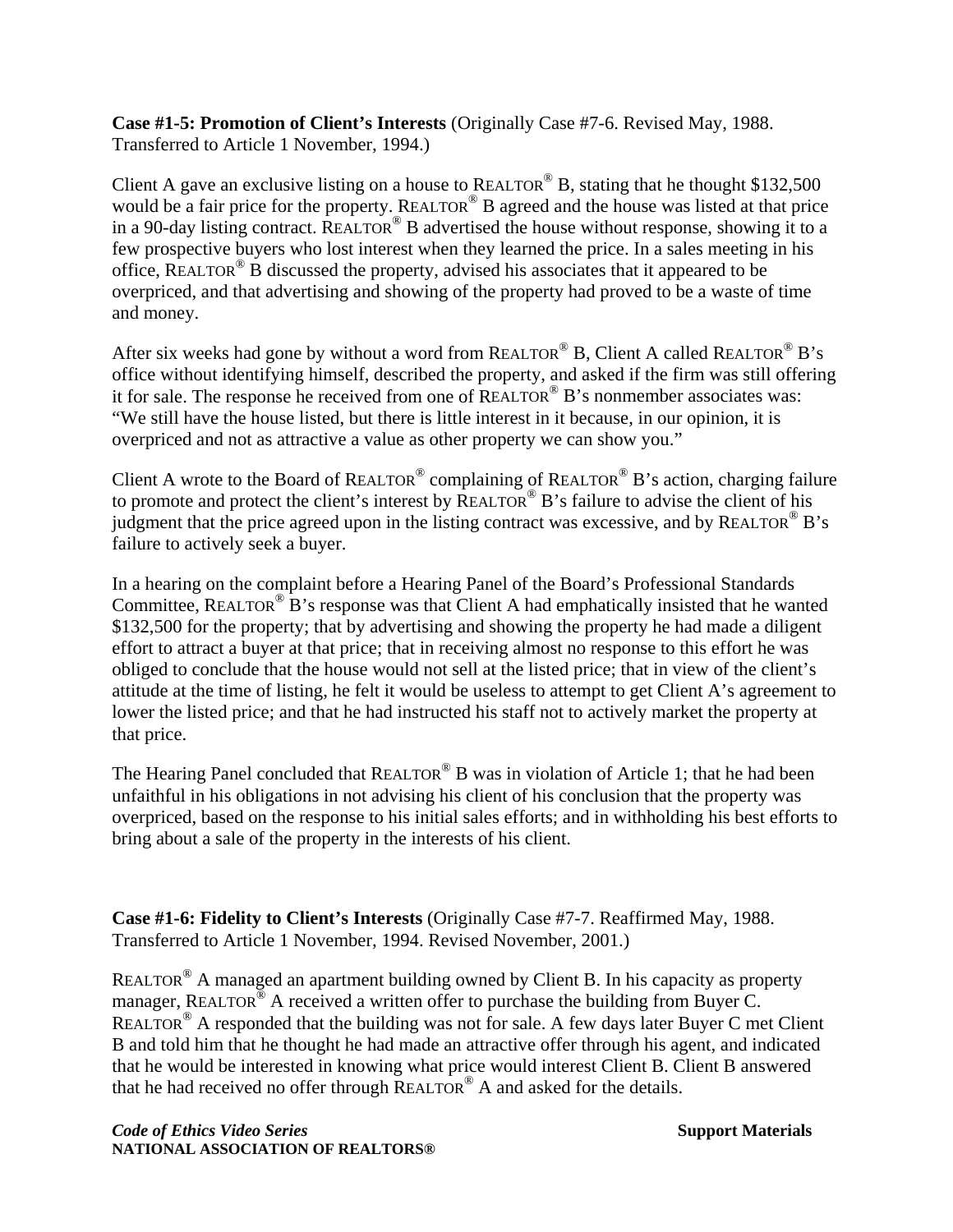Client B then filed a complaint against REALTOR® A with the local Board of REALTOR® charging failure to represent and promote his interests. His complaint specified that while REALTOR<sup>®</sup> A had been engaged as a property manager, he had at no time told him not to submit any offers to buy, and that in the absence of any discussion whatever on this point, he felt that REALTOR<sup>®</sup> A should have recognized a professional obligation to acquaint him with Buyer C's offer which, he stated in the complaint, was definitely attractive to him.

REALTOR<sup>®</sup> A was notified of the complaint and directed to appear before a panel of the Board's Professional Standards Committee. In his defense, REALTOR<sup>®</sup> A stated that his only relationship with Client B was a property manager under the terms of a management contract; that he had not been engaged as a broker; that at no time had the client ever indicated an interest in selling the building; that in advising Buyer C that the property was not on the market, he felt that he was protecting his client against an attempt to take his time in discussing a transaction which he felt sure would not interest him.

It was the conclusion of the Hearing Panel that REALTOR® A was in violation of Article 1; that in the absence of any instructions not to submit offers, he should have recognized that fidelity to his client's interest, as required under Article 1 of the Code of Ethics, obligated him to acquaint his client with a definite offer to buy the property; and that any real estate investor would obviously wish to know of such an offer.

**Case #1-7: Obligation to Protect Client's Interests** (Originally Case #7-8. Reaffirmed May, 1988. Transferred to Article 1 November, 1994. Revised November, 2001.)

Client A, an army officer, was transferred to a new duty station and listed his home for sale with REALTOR<sup>®</sup> B as the exclusive agent. He moved to his new station with the understanding that REALTOR<sup>®</sup> B, as the listing broker, would obtain a buyer as soon as possible. After six weeks, during which no word had come from  $REALTOR^@B$ , the client made a weekend visit back to his former community to inspect his property. He learned that REALTOR® B had advertised the house: "Vacant—Owner transferred," and found an "open" sign on the house but no representative present. Upon inquiry, Client A found that REALTOR® B never had a representative at the property but continually kept an "open" sign in the yard. Client A discovered that the key was kept in a combination lockbox, and when REALTOR® B received calls from potential purchasers about the property, he simply gave callers the address, advised that the key was in the lockbox, gave them the combination, and told them to look through the house by themselves and to call him back if they needed other information or wanted to make an offer.

Client A filed a complaint with the Board of REALTORS<sup>®</sup> detailing these facts, and charging REALTOR<sup>®</sup> B with failure to protect and promote a client's interests by leaving Client A's property open to vandalism, and by not making appropriate efforts to obtain a buyer.

REALTOR<sup>®</sup> B's defense during the hearing was that his advertising of the property was evidence of his effort to sell it. He stated, without being specific, that leaving keys to vacant listed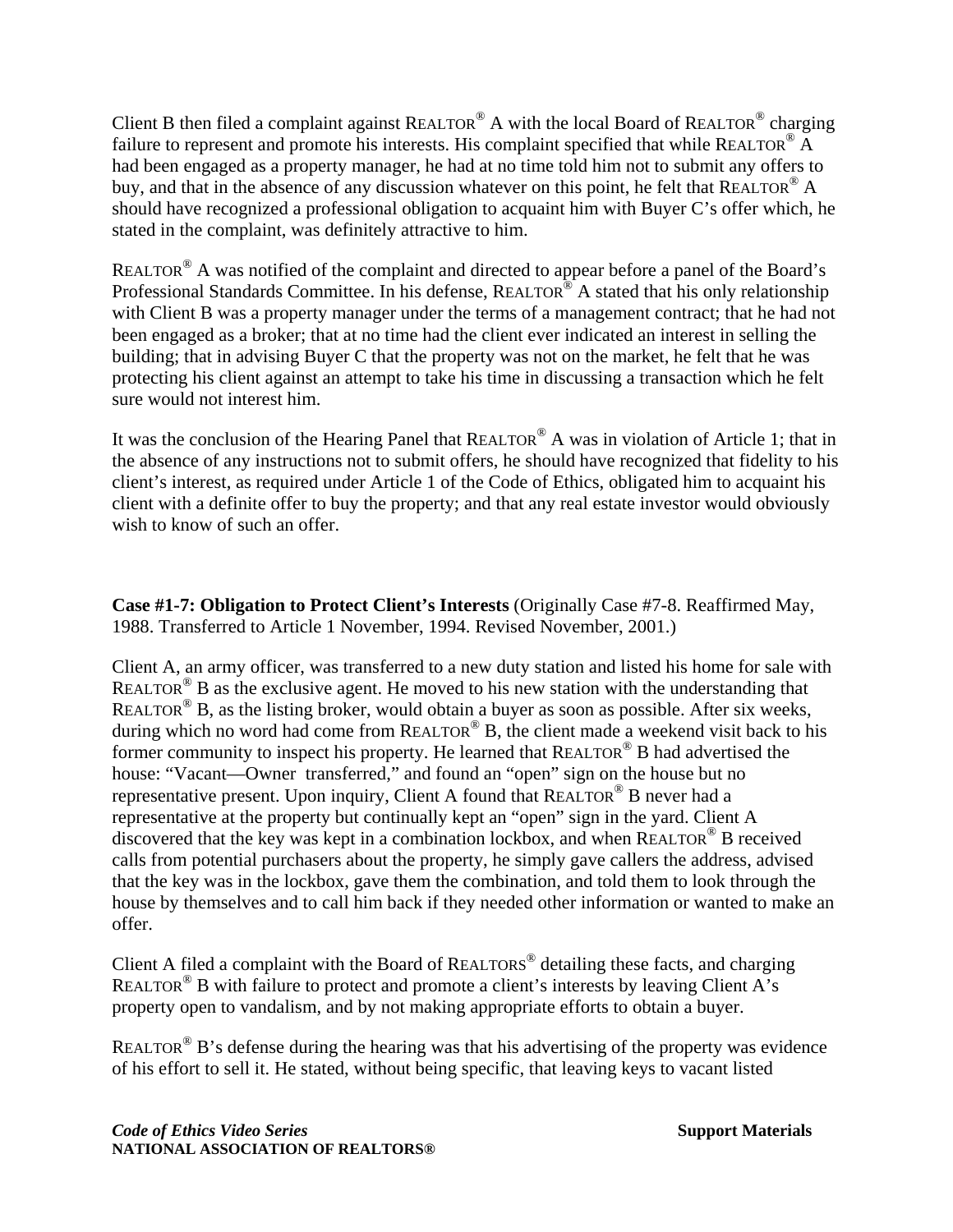property in lockboxes and advising callers to inspect property on their own was a "common local practice."

The Hearing Panel concluded that REALTOR<sup>®</sup> B was in violation of Article 1 of the Code of Ethics because he had failed to act in a professional manner consistent with his obligations to protect and promote the interests of his client.

**Case #1-8: Knowledge of Essential Facts** (Originally Case #7-10. Reaffirmed May, 1988. Transferred to Article 1 November, 1994.)

Client A listed a small house with  $REALTOR^{\circledR}$  B who obtained an offer to buy it and a deposit in the form of a check for \$2,000. Client A agreed to accept the offer, then heard nothing from REALTOR<sup>®</sup> B, the listing broker, for three weeks. At that time REALTOR<sup>®</sup> B called him to say that the sale had fallen through and that the buyer's check had been returned by the bank marked "Not Sufficient Funds."

Client A complained to the local Board of REALTORS<sup>®</sup> against REALTOR<sup>®</sup> B charging him with dilatory and unprofessional conduct and apparent unfamiliarity with essential facts under laws governing procedures in real estate transactions.

At the hearing, it was established that two days after making the offer the buyer had refused to sign escrow instructions, and that  $REALTOR^{\circledcirc}$  B had not deposited the buyer's check until ten days after receiving it.

REALTOR<sup>®</sup> B's defense was that since the return of the check he had received numerous promises from the buyer that it would be made good, and that the buyer's reason for refusing to sign escrow instructions was to give the buyer's attorney time to read them. Questioning during the hearing established that the check had not been made good, the escrow instructions had not been signed, and that the delay had caused great inconvenience and possible loss to Client A.

The Hearing Panel concluded that REALTOR<sup>®</sup> B should have deposited the check immediately, in which event it would either have been accepted, or its NSF status could have been known and reported to the client at once; that REALTOR® B should have advised his client immediately of the buyer's refusal to sign escrow instructions; that in this negligence REALTOR<sup>®</sup> B reflected a lack of adequate knowledge of essential facts under laws governing real estate transactions, and was in violation of Article 1 of the Code of Ethics, having failed to protect the client's interests.

**Case #1-9: Exclusive Listing During Term of Open Listing** (Originally Case #7-11. Revised May, 1988. Transferred to Article 1 November, 1994. Revised November, 2001.)

During a Board of REALTORS<sup>®</sup> luncheon, REALTOR<sup>®</sup> A described to those at the table an old house in a commercial area which was open listed with him and invited the others to cooperate with him in selling the property. REALTORS<sup>®</sup> X and Y said they also had the property open listed but had found very little interest in it. REALTOR<sup>®</sup> B made no comment, but feeling he could find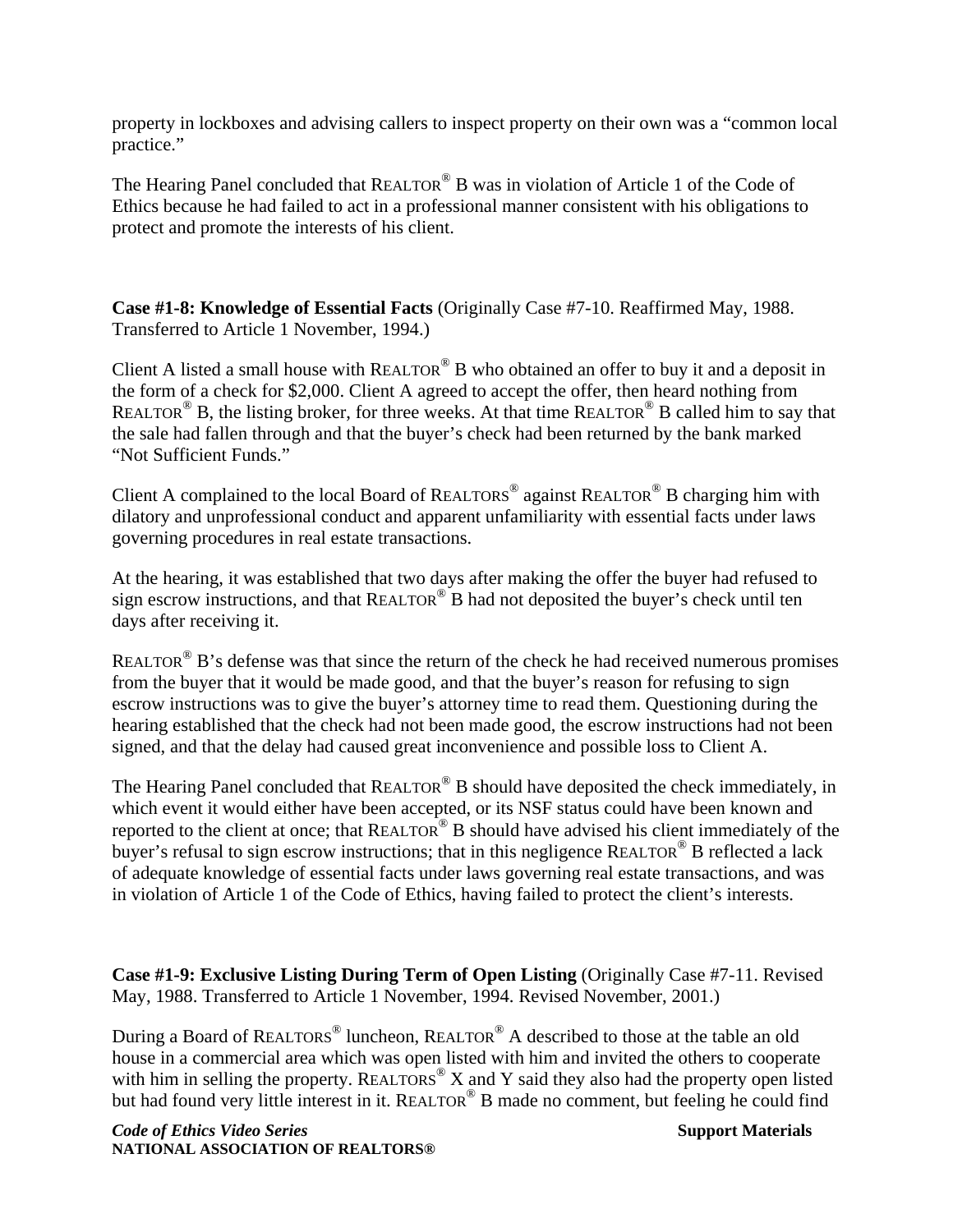a buyer for it, went to the owner and discussed the advantages of an exclusive listing. The owner was persuaded and signed an exclusive listing agreement with REALTOR<sup>®</sup> B, telling him at the time that he had listed the property on an "open" basis for 30 more days with  $REALTORS^{\circledcirc} A$ , X, and Y. REALTOR<sup>®</sup> B's comment was, "Just don't renew those open listings when they expire."

A few days later, REALTOR<sup>®</sup> A brought the owner a signed offer to purchase the property at the asking price. The owner told REALTOR® A that he now had the property exclusively listed with REALTOR<sup>®</sup> B, and asked him to submit the offer through REALTOR<sup>®</sup> B. Before REALTOR<sup>®</sup> A could contact REALTOR® B, REALTOR® B had taken another offer to purchase the property at the asking price to the owner. Confronted with two identical offers, the owner found both REALTOR<sup>®</sup> A and REALTOR<sup>®</sup> B expected full commissions for performance under their respective existing listing agreements. The owner filed an ethics complaint with the Board of REALTORS<sup>®</sup> alleging violations of Article 1 of the Code of Ethics because of the difficult position he had been placed in by REALTOR<sup>®</sup> A and REALTOR<sup>®</sup> B. The owner alleged neither of them had warned him that he might be liable for payment of more than one commission.

A hearing before a panel of the Board's Professional Standards Committee established the facts to be as outlined above. In reviewing the actions of REALTOR® A, the Hearing Panel found that he was not at fault; that he had performed as requested under his listing agreement. On the other hand, it was the conclusion of the Hearing Panel that REALTOR<sup>®</sup> B had violated Article 1 by failing to advise the owner of his potential commission obligation to the other listing brokers when the client told him other listing agreements were in force.

The Hearing Panel pointed out that because of REALTOR<sup>®</sup> B's omission his client, through no fault of his own, may have incurred legal liability to pay two commissions; that

REALTOR<sup>®</sup> B should have advised the owner of his potential liability for multiple commissions; and that by not doing so REALTOR<sup>®</sup> B had failed to protect his client's interests as required by Article 1.

**Case #1-10: Obligations Under Exclusive Listing** (Originally Case #7-12. Reaffirmed May, 1988. Transferred to Article 1 November, 1994. Revised November, 2001.)

At the time Client A signed an exclusive listing agreement with REALTOR<sup>®</sup> B, they discussed market conditions and prevailing prices, and agreed on listing at \$156,900. After six weeks with no apparent interest in the house, Client A called  $REALTOR^{\circledcirc}$  B to learn why his property was receiving scant attention from prospective buyers. REALTOR<sup>®</sup> B said, "It's not hard to diagnose the trouble. Your property is overpriced. That was clear to me by the time we had it listed for ten days. In this market, it would take a really interested buyer to go as high as \$149,000 for it. That's why it hasn't been possible for us to push it." "When you reached that conclusion, why didn't you tell me?" asked Client A. "Because," said REALTOR<sup>®</sup> B, "it wouldn't have done any good. I know from experience that sellers can't be convinced that they are overpricing their property until they get tired of waiting for an offer that will never come. Now that the market has taught you something that you would not take as advice, let's reduce the price to \$148,900 and push it."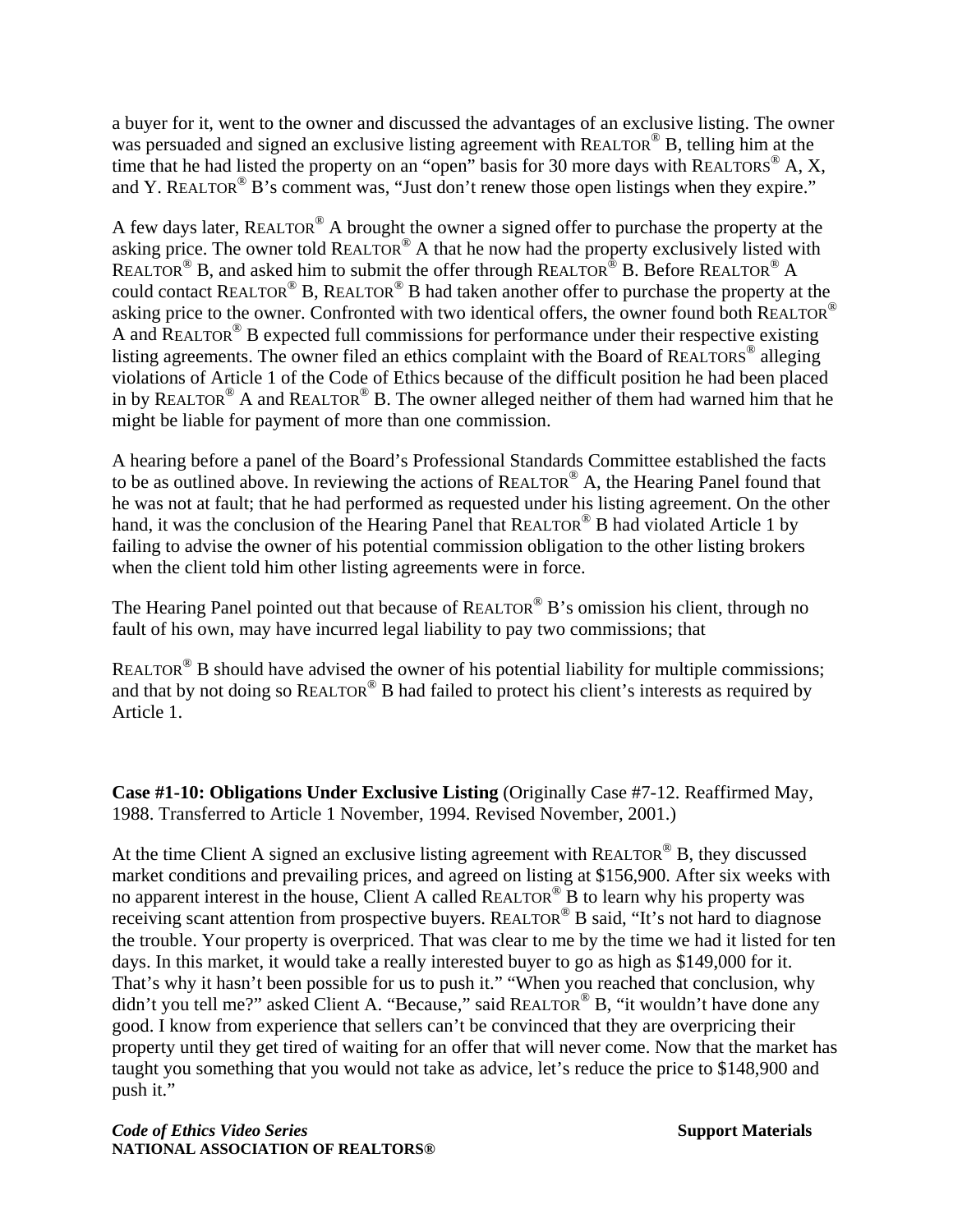Client A complained about REALTOR® B to the Board of REALTORS®, detailing these circumstances, strongly insisting that REALTOR® B had fully agreed with him on the price at which the property was originally listed.

Client A reiterated this point strongly at the hearing of his complaint which was held before a Hearing Panel of the Board's Professional Standards Committee. REALTOR® B did not contest this, taking the position that at the time of the listing it was his judgment that a price of \$156,900 was fair and obtainable in the market. He stated that a strong immediate sales effort had convinced him that the listed price was excessive, and he defended his action of reducing his sales effort as he had done in his discussion with the client. He said that many years of experience as a broker had convinced him that once a seller decides on a definite price for his property, no argument or analysis will shake his insistence on getting that price; that only inaction in the market is convincing to the sellers.

The Hearing Panel concluded that REALTOR<sup>®</sup> B's conduct had violated Article 1 of the Code of Ethics, which requires REALTORS<sup>®</sup> to protect and promote their clients' interests. The panel also found that since REALTOR® B honestly felt the original listing price of \$156,900 was the fair market value at the time he listed it, REALTOR<sup>®</sup> B had not violated the Code of Ethics by suggesting that the price be lowered. However, since  $REALTOR^{\circledR}$  B later concluded the property was overpriced, he should have immediately notified Client A of his conclusion and not waited for Client A to call him six weeks later.

**Case #1-11: Responsibilities of Cooperating Broker** (Originally Case #7-13. Revised May, 1988. Transferred to Article 1 November, 1994. Cross-reference Case #16-4. Deleted November, 2001.)

**Case #1-12: Presentation of Subsequent Offers After an Offer to Purchase Had Been Accepted by the Seller** (Adopted November, 1987 as Case #7-16. Transferred to Article 1 November, 1994.)

REALTOR<sup>®</sup> A, the listing broker, presented an offer to purchase to his client, Seller X, which was \$20,000 less than the property's listed price. The property had been on the market for several months and had not generated much interest. In his presentation, REALTOR® A told Seller X that, in his opinion, the offer was a good one and Seller X should consider accepting it. "With interest rates on their way up again," said REALTOR<sup>®</sup> A, "properties are just not moving the way they did six months ago." Seller X decided to accept the offer and the transaction closed. Several months after the sale, Seller X filed a complaint against REALTOR® A alleging a violation of Article 1, as interpreted by Standard of Practice 1-7. It had come to Seller X's attention that a second offer had been made on the property after Seller X had accepted the first offer but prior to closing. This second offer, alleged Seller X, had not been submitted to him by REALTOR<sup>®</sup> A and was for \$2,500 more than the first offer. Seller X's complaint stated that by not presenting the second offer to him, REALTOR® A had not acted in his (the seller's) best interest, as required by Article 1.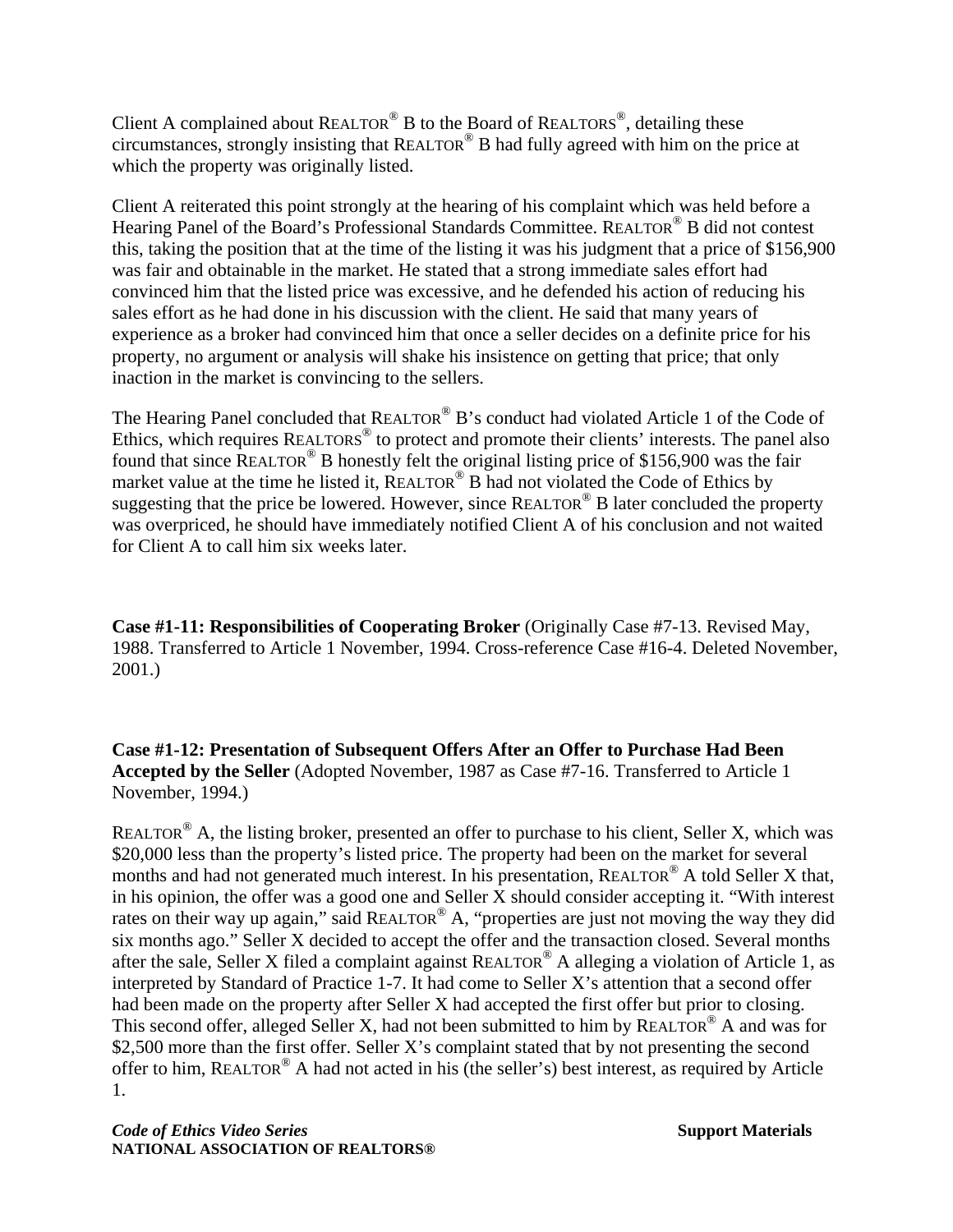At the hearing, REALTOR<sup>®</sup> A produced a copy of the listing contract, which contained a provision reading: "Seller agrees that Broker's responsibility to present offers to purchase to Seller for his consideration terminates with Seller's acceptance of an offer." REALTOR® A told the Hearing Panel that he had explained this provision to Seller X at the listing presentation and that Seller X had agreed to it, as indicated by Seller X's signature on the listing contract.

Seller X admitted that he had understood and agreed to the provision at the time he listed the property, but he felt that REALTOR® A should have advised him of the second, higher offer nonetheless.

The Hearing Panel found REALTOR® A not in violation of Article 1. In their decision, the panel noted that REALTOR® A had explained the contract provision relieving him of the obligation to submit subsequent offers to Seller X; that Seller X had agreed to the provision and had signed the listing contract; and that, while it was unfortunate that Seller X had received less than full price for the property, REALTOR<sup>®</sup> A had fulfilled his obligations under the listing contract once the first offer to purchase had been accepted by Seller X.

**Case #1-13: Obligation to Present Subsequent Offers After an Offer to Purchase Has Been Accepted by the Seller** (Adopted November, 1987 as Case #7-17. Transferred to Article 1 November, 1994.)

REALTOR® A had a 90-day exclusive listing on Seller X's property. Seller X instructed REALTOR<sup>®</sup> A to list the property at \$150,000 based upon the sales price of a neighbor's house, which had sold a month earlier.

REALTOR® A aggressively marketed the property, filing the listing with the Board's MLS, running a series of advertisements in the local newspaper, holding several "Open Houses," and distributing flyers on the property at local supermarkets. REALTOR<sup>®</sup> A, whose listing contract was nearing expiration, held another "Open House" on the property, which resulted in an offer to purchase from Buyer Y at \$15,000 less than the listed price. REALTOR<sup>®</sup> A, convinced that this was the best offer Seller X was likely to obtain, persuaded Seller X to accept the offer. Seller X expressed dissatisfaction with REALTOR® A's failure to obtain a full price offer, but signed the purchase agreement nonetheless.

The next day, REALTOR<sup>®</sup> B, a cooperating broker, delivered to REALTOR<sup>®</sup> A a full price offer on Seller X's property from Buyer Z. Buyer Z had attended an earlier "Open House" and was very enthusiastic about the home's location, stating that it would be perfect for his mother.

REALTOR<sup>®</sup> A advised REALTOR<sup>®</sup> B and Buyer Z that an offer had already been accepted by Seller X and that he, REALTOR<sup>®</sup> A, would not present Buyer Z's offer. REALTOR<sup>®</sup> B and Buyer Z then promptly filed a complaint with the Board charging REALTOR® A with a violation of Article 1, as interpreted by Standard of Practice 1-7.

At the hearing, REALTOR<sup>®</sup> A stated that he felt he was under no obligation to present Buyer Z's offer, since the listing agreement did not specifically provide that subsequent offers would be presented to the seller. Further, REALTOR® A felt that such a practice could only lead to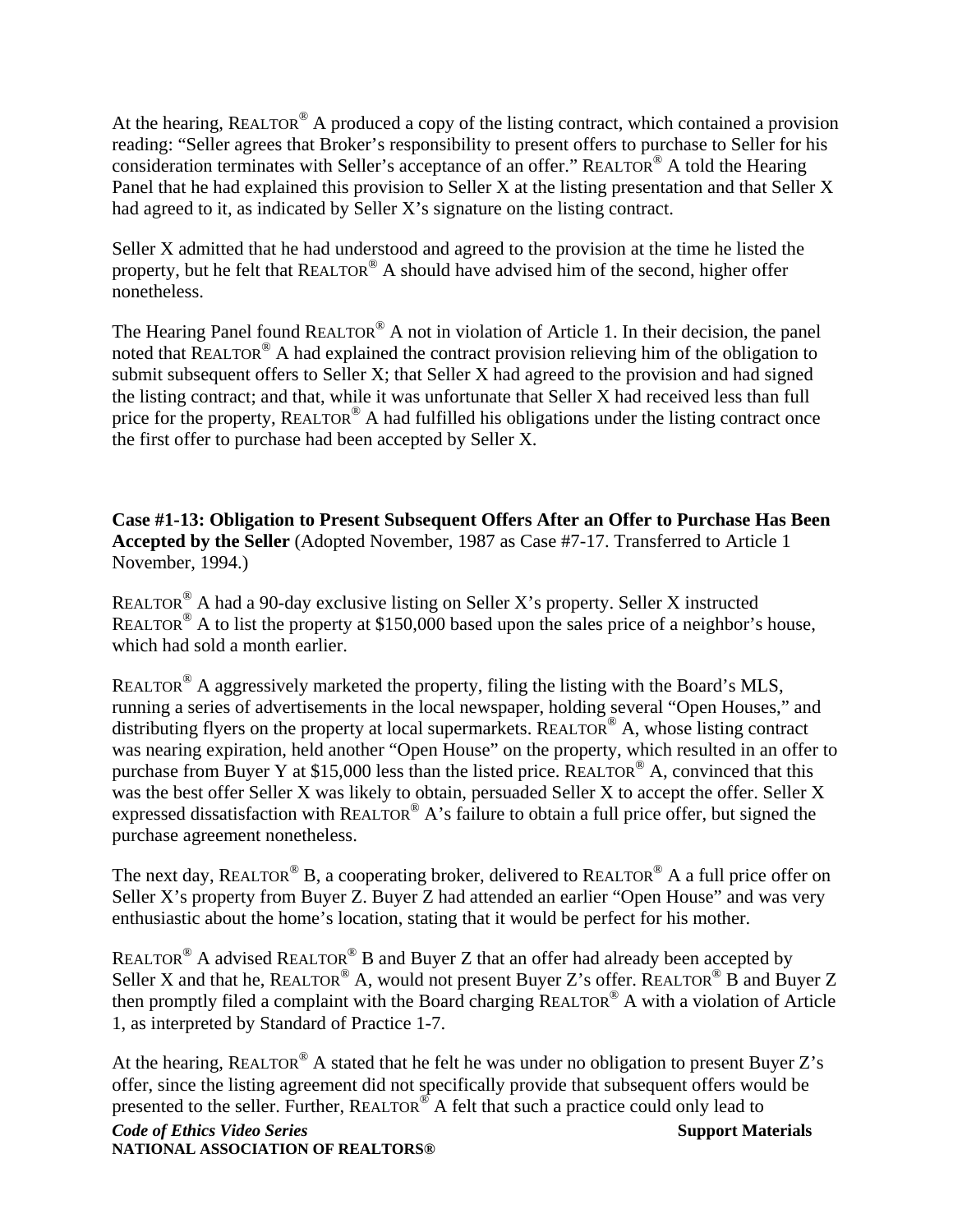controversy between buyers and sellers, as well as result in breached contracts. "Why get everyone in an uproar," said REALTOR® A, "by presenting offers after one has been accepted? And what would I do if Seller X wanted to back out of the first purchase contract and accept Buyer Z's offer?"

The Hearing Panel found REALTOR<sup>®</sup> A in violation of Article 1. In their "Findings of Fact and Conclusions," the Hearing Panel cited REALTOR<sup>®</sup> A's lack of understanding of the requirements of Article 1, as interpreted by Standard of Practice 1-7. The panel noted that state law did not prohibit the presentation of offers after an offer had been accepted by the seller; that the fact that the listing contract was silent on whether subsequent offers would be presented did not relieve REALTOR<sup>®</sup> A from the obligation to present such offers; that as the agent of the seller, REALTOR<sup>®</sup> A must always act in the seller's best interest and advise the seller of all offers submitted; and that should the seller wish to consider accepting a subsequent offer, REALTOR<sup>®</sup> A must advise the seller to seek the advice of legal counsel.

**Case #1-14: Conditioning Submission of Purchase Offer on Execution of a Prelisting Agreement** (Adopted May, 1988 as Case #7-18. Transferred to Article 1 November, 1994. Revised November, 2001.)

Owner A listed his home with  $REALTOR^{\circledcirc}$  B on an exclusive listing which was disseminated through the Multiple Listing Service.

Mr. C, a recent transferee to the city, was represented by REALTOR<sup>®</sup> D, who showed Mr. and Mrs. C a number of properties. Of the properties they had seen, Mr. and Mrs. C decided that Owner A's home was the only one that suited their needs. They told REALTOR<sup>®</sup> D they were prepared to make a full price offer to maximize their chances of purchasing the home.

REALTOR<sup>®</sup> D agreed to write the offer, but first produced a prelisting agreement which, if signed, would obligate Mr. and Mrs. C to give REALTOR<sup>®</sup> D or his assigns the exclusive right to sell the property for 90 days should they ever decide to list the property for sale.

Mr. and Mrs. C objected to committing to a future listing, but REALTOR® D insisted he would not prepare or submit their offer to REALTOR<sup>®</sup> B and Owner A unless the C's signed the prelisting agreement. Mr. and Mrs. C left without making an offer or signing the prelisting agreement. The next morning they called REALTOR® D stating that if the property was still available they would enter into the prelisting agreement since they still wanted to purchase the house. The prelisting agreement and the purchase offer were signed, their offer was accepted by Owner A, and the sale subsequently closed. After the closing, Mr. and Mrs. C filed an ethics complaint with the local Board of REALTORS®, alleging a violation of Article 1 on the part of REALTOR® D.

At the hearing, REALTOR<sup>®</sup> D defended his actions arguing that his conduct in no way had injured the buyers or sellers. He noted that Owner A's home had sold at the full price, and Mr. and Mrs. C purchased the home they wanted at a price they were willing to pay. In addition, REALTOR<sup>®</sup> D was prepared to put forth his best efforts to sell Mr. and Mrs. C's home if they ever decided to sell.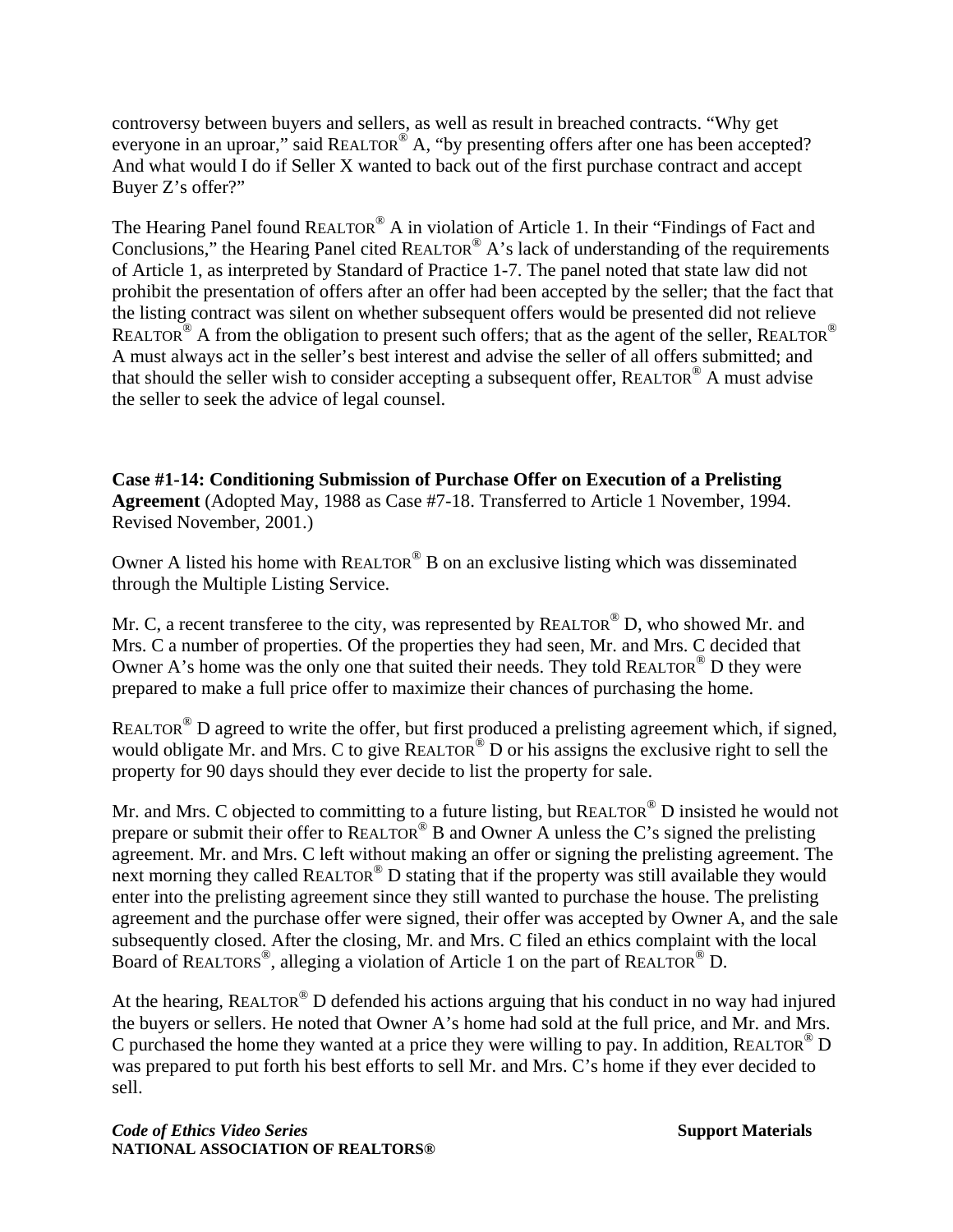After hearing the evidence and testimony, the Hearing Panel concluded that REALTOR® D had violated Article 1. By entering into a principal/client relationship, REALTOR® D was obligated to protect and promote his clients' interests. The Hearing Panel concluded that by conditioning submission of his clients' offer on their signing a prelisting agreement, REALTOR<sup>®</sup> D had placed his financial gain ahead of his clients' interests, which is prohibited under Article 1.

**Case #1-15: Obligation to Advise Client on Market Value** (Originally Case #2-1. Revised and transferred to Article 7 as Case #7-19 May, 1988. Transferred to Article 1 November, 1994.)

Client A went from his hotel to  $REALTOR^{\circledR}$  B's office and advised that he formerly lived in the community, and had kept his home as an income property after he moved away. The house had been vacant for several months and he had decided to sell it. He asked if REALTOR<sup>®</sup> B could drive him to look at it. As they inspected it, Client A stated that he would be happy to get \$80,000 for it. REALTOR® B listed it at that price and after a few days it was sold to Buyer C.

Six months later, Client A was in town again. Hoping to recover a box of old photographs he had left in the attic, he called on Buyer C, whom he had met at settlement. When he arrived he found that Buyer D then lived in the house. He expressed some surprise that Buyer C had sold it so soon, and learned that Buyer D paid \$140,000 for it. Astonished, Client A then made some inquiries as to market values and learned that he had grossly under priced his house when listing it with REALTOR® B. He went to the Board of REALTORS® office and filed a complaint against REALTOR<sup>®</sup> B charging him with unethical conduct in not having advised him as to the property's fair market value.

At the hearing, REALTOR<sup>®</sup> B's defense was that he had not been asked to put a price on the house, but had accepted agency on the basis of a price set by the client; that the client had stated he "would be happy" to get \$80,000 for it; that he was glad to get a listing that would move quickly in the market; that he had done nothing unethical since he had not bought it himself; and that while he had honestly pointed out to the buyer that the house was a bargain, he had made no effort to induce relatives or business associates to buy it.

On questioning, he conceded that after looking at the house with Client A, he realized the property was being listed at about half its fair market value, but insisted that was his client's business; that different owners have different reasons for selling and pricing their property, but acknowledged that Client A had not indicated that he needed a quick sale or that he would make any price concession.

The Hearing Panel pointed out that brokers have no hesitation in advising clients that properties are overpriced when this is the case, and they are obligated to be equally candid in providing their best judgment to clients when properties being offered for sale are obviously underpriced.

The panel concluded that in view of the wide discrepancy between the owner's asking price and the property's market value, which REALTOR® B conceded was apparent to him, it was REALTOR<sup>®</sup> B's obligation as an agent to advise his client that the house was worth considerably more, especially since it was apparent that Client A had been away from the community for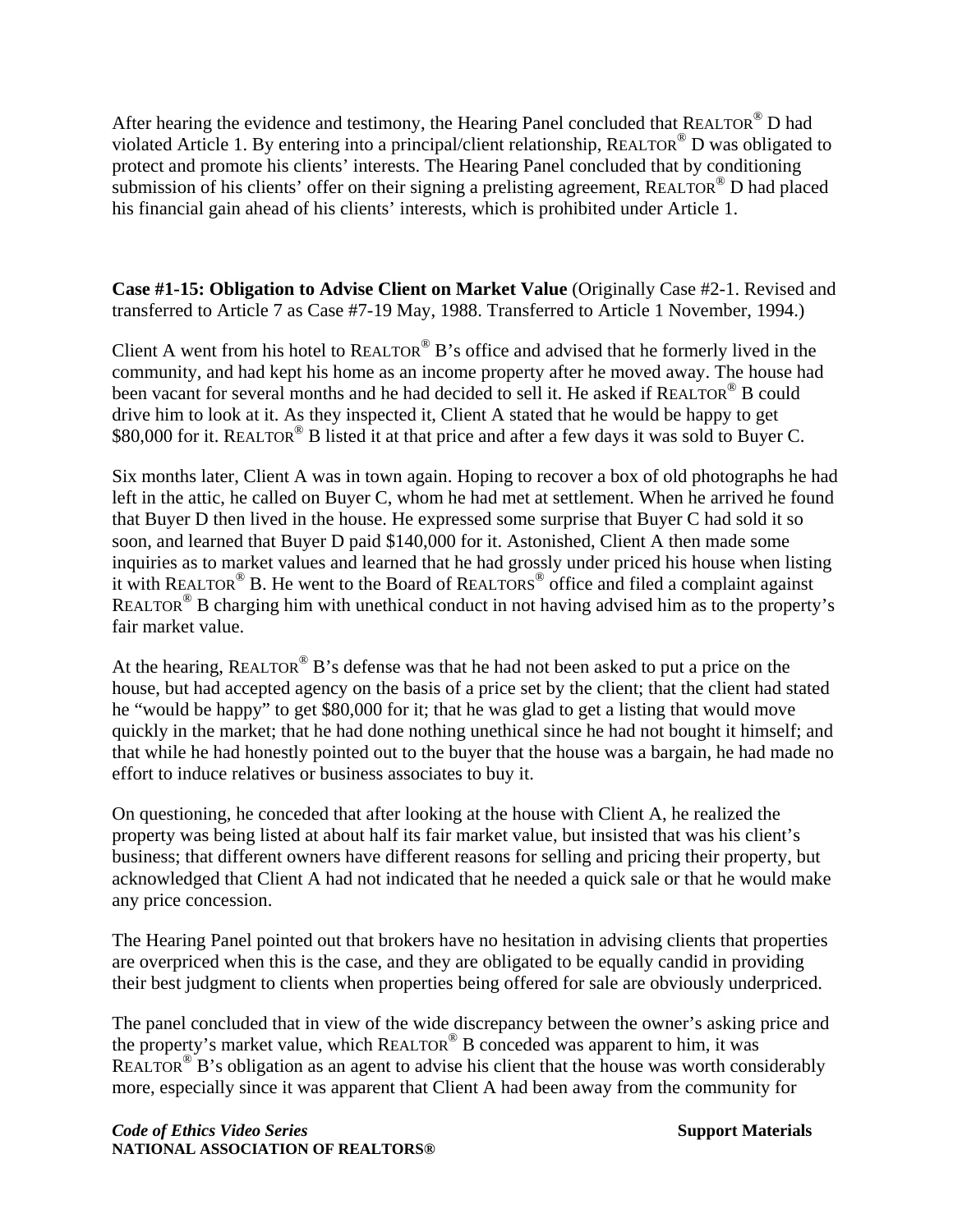years and was out of touch with local values. The Hearing Panel found REALTOR<sup>®</sup> B in violation of Article 1.

**Case #1-16: Obligation to Advise Client of Market Value** (Originally Case #2-2. Revised and transferred to Article 7 as Case #7-20 May, 1988. Transferred to Article 1 November, 1994.)

REALTOR® A listed Client B's house at \$136,000. The house was sold to Buyer C, who met Client B at a cocktail party a month later and told him that he had just been offered \$148,000 for the house but declined the offer feeling that if he decided to sell, he could do considerably better.

On the basis of this information, Client B charged REALTOR<sup>®</sup> A with unethical conduct in not having advised him as to fair market value and pointing out that the offering price was considerably below market value. The Board's Grievance Committee referred the complaint to the Professional Standards Committee for hearing.

The Hearing Panel reviewed the facts. At the time the listing contract was signed, REALTOR<sup>®</sup> A advised his client that he had not recently been active in the part of the city where the house was located and that before fixing the price definitely it might be well to have an appraisal made, but the client declined saying that he felt \$136,000 was a fair price.

REALTOR<sup>®</sup> A's defense was that he had indicated the desirability of an appraisal to determine a fair asking price; that he had indicated he was not active in the neighborhood where the home was located; and that while he had a feeling that the client might be placing a low price on his property, he felt his professional obligation to the client was discharged when he suggested having an appraisal made.

It was the finding of the Hearing Panel that REALTOR® A's defense was valid and that he was not in violation of Article 1.

**Case #1-17: Listing Property at Excessive Price** (Originally Case #2-3. Revised and transferred to Article 7 as Case #7-21 May, 1988. Transferred to Article 1 November, 1994.)

Mr. A was about to retire and move to a warmer climate, and had discussed the sale of his house with a number of brokers. He dropped in on REALTOR<sup>®</sup> B to discuss the matter and said that various brokers had told him he should expect to sell the property at from \$150,000 to \$158,000. "Oh, that sounds low to me," said REALTOR® B, "property moves well in that neighborhood and I recall that your house is in good shape and well landscaped. Give us an exclusive on it at \$168,000 and we'll make a strong effort to get you what your property is really worth."  $REALTOR^@$  B got the listing.

He advertised the property, held it open on weekends, had many inquiries about it, and showed numerous prospective buyers through it for a few weeks, but received no offers. When activity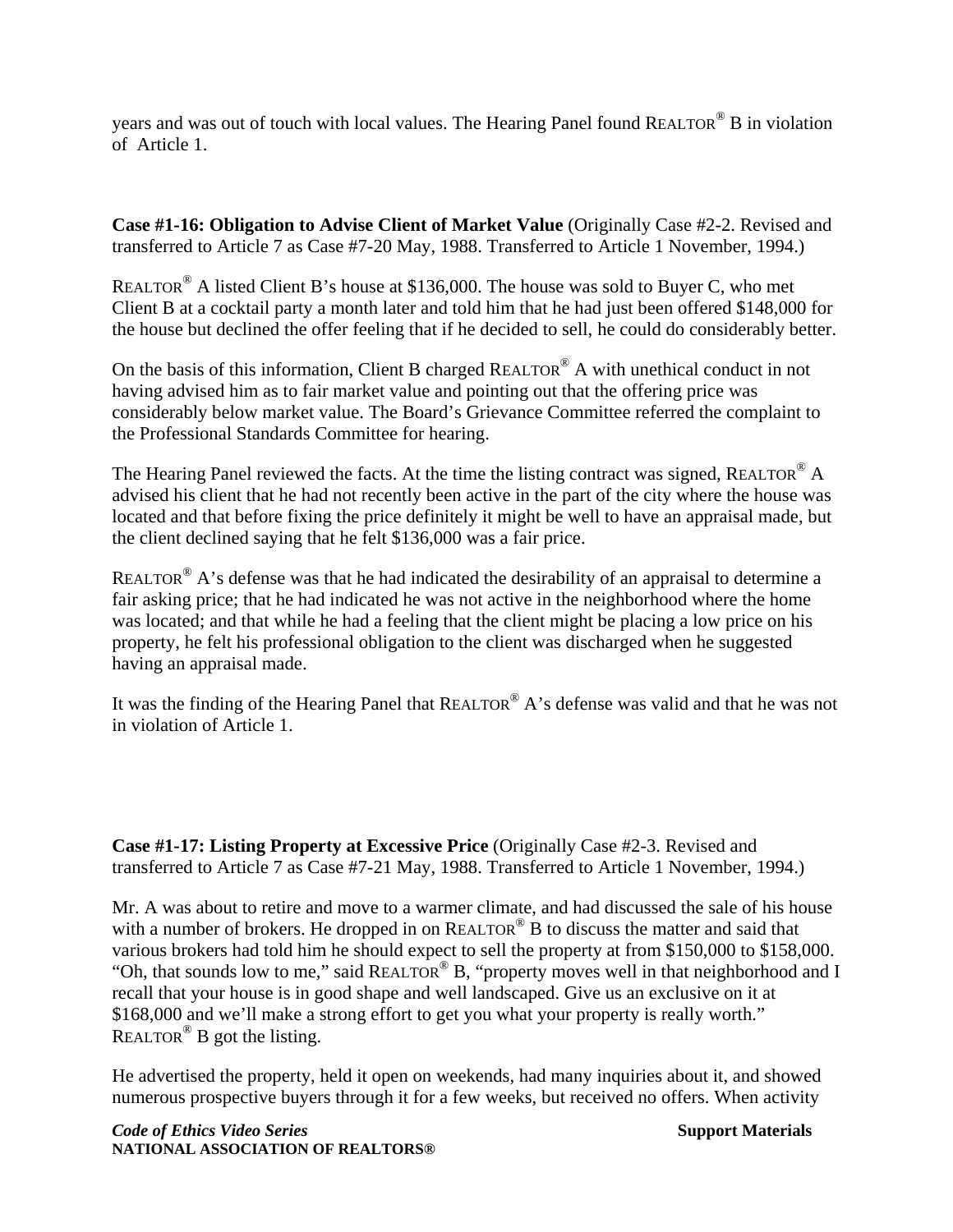slowed, and the client became concerned, REALTOR<sup>®</sup> B was reassuring. "We'll just keep plugging till the right buyer comes along," he said. When the 90-day exclusive expired, REALTOR<sup>®</sup> B asked for a renewal. He told the client that new houses coming on the market were adversely affecting the market on resales of existing houses, and recommended lowering the price to \$158,900. Client A ruefully agreed, but the lowered price did not materially increase buyer interest in the property. As the term of the 90-day extension of the listing neared, REALTOR<sup>®</sup> B brought Client A an offer of \$150,000 and strongly recommended that it be accepted. But the client objected. "You told me it was worth about \$168,000 and sooner or later the right buyer would pay that price. Meanwhile similar houses in the neighborhood have been selling within 30 to 60 days at around \$156,000."

"I know," REALTOR<sup>®</sup> B said, "but six months ago we had a stronger market and were at the most favorable time of the year and \$168,000 was not an out-of-line price at that time. But now we're in the slow time of the year and the market is off. All things considered, I think the \$150,000 offer in hand is a good one. I doubt that a better one will come along."

Client A accepted the offer and complained against REALTOR® B to the local Board of REALTORS®, charging REALTOR® B with misinforming him as to fair market value apparently as a means of obtaining the listing of his property.

At the hearing, the facts as set out above were not disputed. Questioning developed the additional fact that at the time of the original listing REALTOR<sup>®</sup> B had not gone through the house to make a systematic appraisal of opinion of value, and that his recommended offering price was not based on a systematic review of sales in the neighborhood. Members of the Hearing Panel pointed out that the neighborhood in question was a development of houses, basically the same in size and quality, that had been put on the market about 10 years earlier at prices varying from \$145,000 to \$150,000; that good location and land development practices had maintained a good market for resales, but there was no indication that any property in the immediate neighborhood had been resold for as high as \$160,000. When told that circumstances tended to bear out the complainant's charge that REALTOR® B's recommended price was a stratagem to obtain the listing, REALTOR<sup>®</sup> B's defense was that he felt he had a right to take an optimistic view of the market.

It was concluded that REALTOR® B was in violation of Article 1 of the Code of Ethics.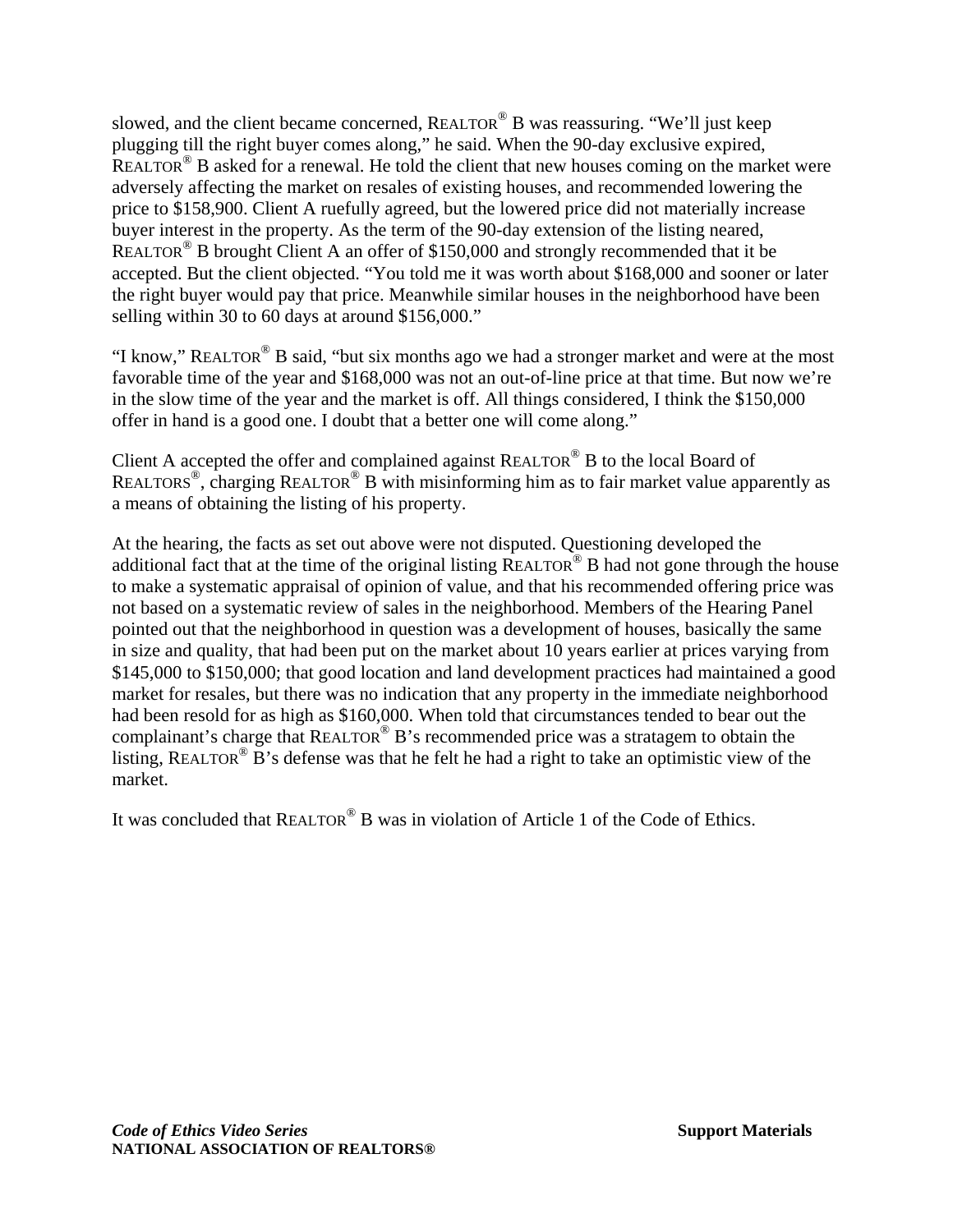**Case #1-18: REALTOR® Not Responsible for Legal Advice** (Originally Case #2-4. Revised and transferred to Article 7 as Case #7-22 May, 1988. Transferred to Article 1 November, 1994.)

Client A listed a commercial property with REALTOR® B who sold it. Following the sale, Client A learned that his total tax position would have been more favorable if he had disposed of the property in a trade. He complained to the Board of REALTORS<sup>®</sup> against REALTOR<sup>®</sup> B stating that in connection with his listing of the property he had discussed his total tax position with REALTOR<sup>®</sup> B, and that REALTOR<sup>®</sup> B, in spite of his obligation under Article 1 of the Code of Ethics to "be informed regarding laws" had failed to advise him that a trade would be more to his advantage than a sale.

At the hearing, REALTOR<sup>®</sup> B defended his actions by stating that it was true that Client A had briefly outlined his total tax situation at the time he listed the property for sale. REALTOR<sup>®</sup> B advised that he had told Client A that sale of the listed property might result in unfavorable tax consequences and suggested that Client A consult an attorney. The client had not taken this advice.

After several weeks of advertising and showing the property, in the absence of a change of instructions from the client, the property was sold in accordance with the terms of the listing contract.

The Hearing Panel concluded that advising the client to consult an attorney had demonstrated REALTOR<sup>®</sup> B's attempt to protect the best interest of his client; that in giving this advice REALTOR<sup>®</sup> B had fully discharged his obligation under Article 1; that a REALTOR<sup>®</sup> is not responsible for rendering legal advice beyond the advice that legal advice be sought when the client's interest requires it; and that REALTOR® B was not in violation of Article 1.

**Case #1-19: Knowledge of Proposed Legislation** (Originally Case #2-5. Revised and transferred to Article 7 as Case #7-23 May, 1988. Transferred to Article 1 November, 1994.)

REALTOR® A received a letter from the ABC College in another city stating that one of its old graduates in REALTOR<sup>®</sup> A's city had willed a vacant property in that community to the college. The letter explained that the college had no use for the property, and wanted REALTOR<sup>®</sup> A to sell it at its fair market value. The proceeds would go to the endowment fund of the college. REALTOR<sup>®</sup> A suggested a price for the property, an exclusive listing contract was executed, and in less than a month the lot was sold and settlement made with the college. Two weeks later, a trustee of the college, who handled its investments, filed a complaint against REALTOR<sup>®</sup> A charging negligence in knowledge of proposed local legislation which had resulted in sale of the property at approximately one-eighth of its fair market value. The Grievance Committee referred it for hearing before a panel of the Professional Standards Committee.

The Professional Standards Committee scheduled a hearing and notified REALTOR A and the college trustee to be present. The hearing developed these facts:

**Code of Ethics Video Series Support Materials Support Materials Support Materials NATIONAL ASSOCIATION OF REALTORS®**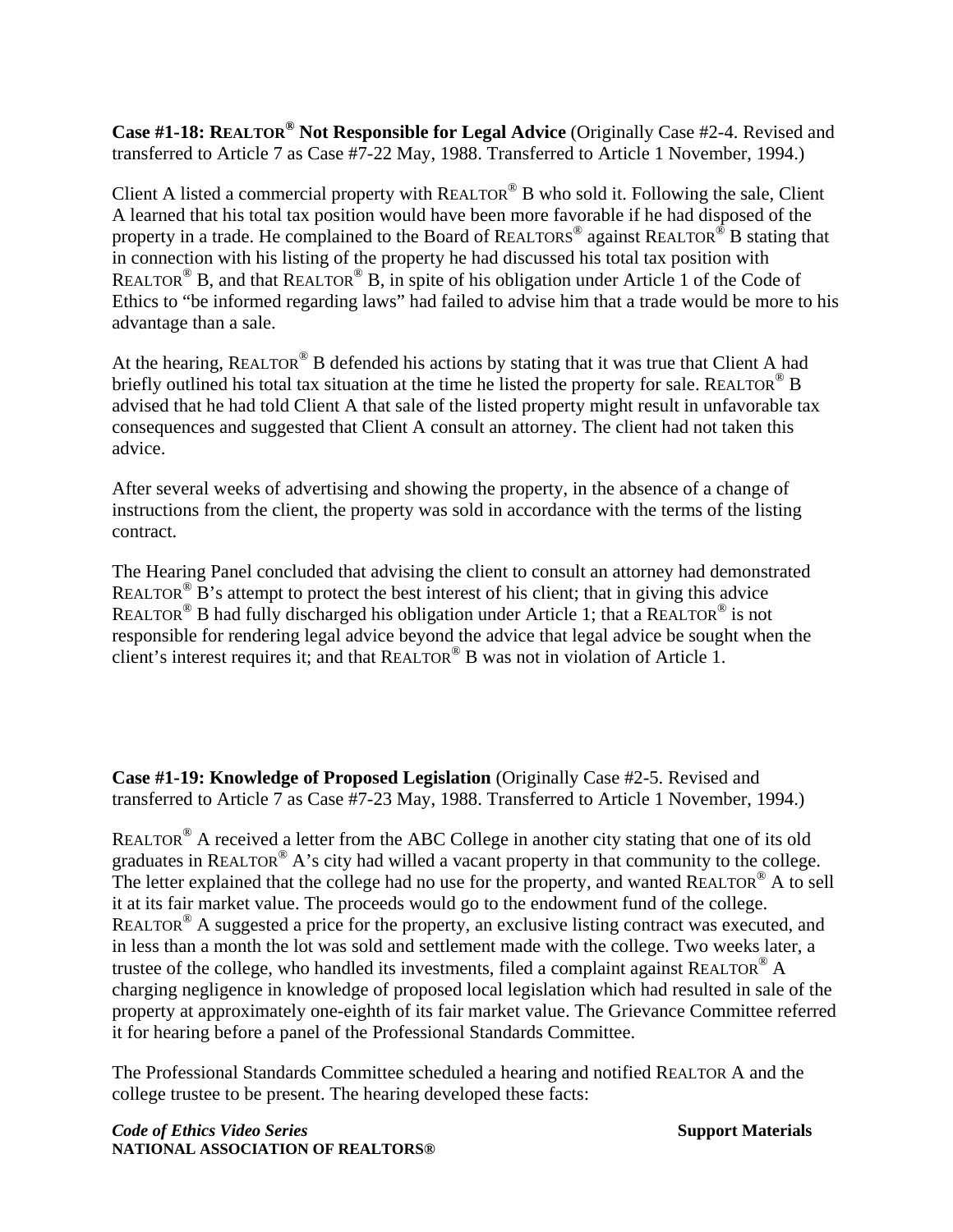(1) The client's property was in an area which had been approved for rezoning from residential to commercial use in a general revision of the local zoning map and ordinance that was in preparation. (2) Although specific sections of the revisions, including the section involving the lot in question, had been tentatively approved, final approval had not been given to the complete revision at the time of the sale, but this action had been taken a few days following the sale. For several months prior to the sale there had been a public notice of the proposal to rezone affixed to a sign near one corner of the property. (3) In his one inspection of the property, REALTOR<sup>®</sup> A had not noticed the sign. (4) Other sales in the rezoned area substantiated the client's belief that the shift to commercial zoning supported a value at approximately eight times the price received for the lot.

REALTOR<sup>®</sup> A's defense was that the ordinance putting the rezoning into effect had not been enacted at the date of his sale of the client's property, and that he had no knowledge at the time of the rezoning proposal.

The Hearing Panel's conclusion was that REALTOR<sup>®</sup> A had violated Article 1 and was definitely deficient in his professional obligations in this instance; that before suggesting a price to his client he should have checked the property carefully enough to have seen the notice concerning a proposal for rezoning; and that as a REALTOR® active in the area he should have been aware of the extensive changes that were being proposed in his city's zoning ordinance. Such knowledge was within his obligation under Article 1 to protect the best interests of his client.

**Case #1-20: REALTORS® Buying and Selling to One Another are Still Considered REALTORS®** (Originally Case #7-24. Revised May, 1988. Transferred to Article 1 November, 1994. Cross-reference Case #2-13.)

REALTOR® A owned a home which he listed through his own brokerage firm. The property listing was filed with the Multiple Listing Service of the Board. REALTOR® B called REALTOR® A and told him of his interest in purchasing the home for himself. REALTOR® A suggested a meeting to discuss the matter. The two agreed upon terms and conditions and the property was sold by REALTOR<sup>®</sup> A to REALTOR<sup>®</sup> B.

A few months later, during hard rains, leakage of the roof occurred with resultant water damage to the interior ceilings and side walls. REALTOR<sup>®</sup> B had a roofing contractor inspect the roof. The roofing contractor advised REALTOR<sup>®</sup> B that the roof was defective and advised that only a new roof would prevent future water damage.

REALTOR<sup>®</sup> B then contacted REALTOR<sup>®</sup> A and requested that he pay for the new roof. REALTOR<sup>®</sup> A refused, stating that REALTOR® B had had a full opportunity to look at it and inspect it. REALTOR<sup>®</sup> B had then charged REALTOR<sup>®</sup> A with violation of Articles 1 and 2 of the Code of Ethics by not having disclosed that the roof had defects known to REALTOR® A prior to the time the purchase agreement was executed.

**Code of Ethics Video Series** Support Materials **NATIONAL ASSOCIATION OF REALTORS®**  At the subsequent hearing, REALTOR<sup>®</sup> B outlined his complaint and told the Hearing Panel that at no time during the inspection of the property, or during the negotiations which followed, did REALTOR® A disclose any defect in the roof. REALTOR® B acknowledged that he had walked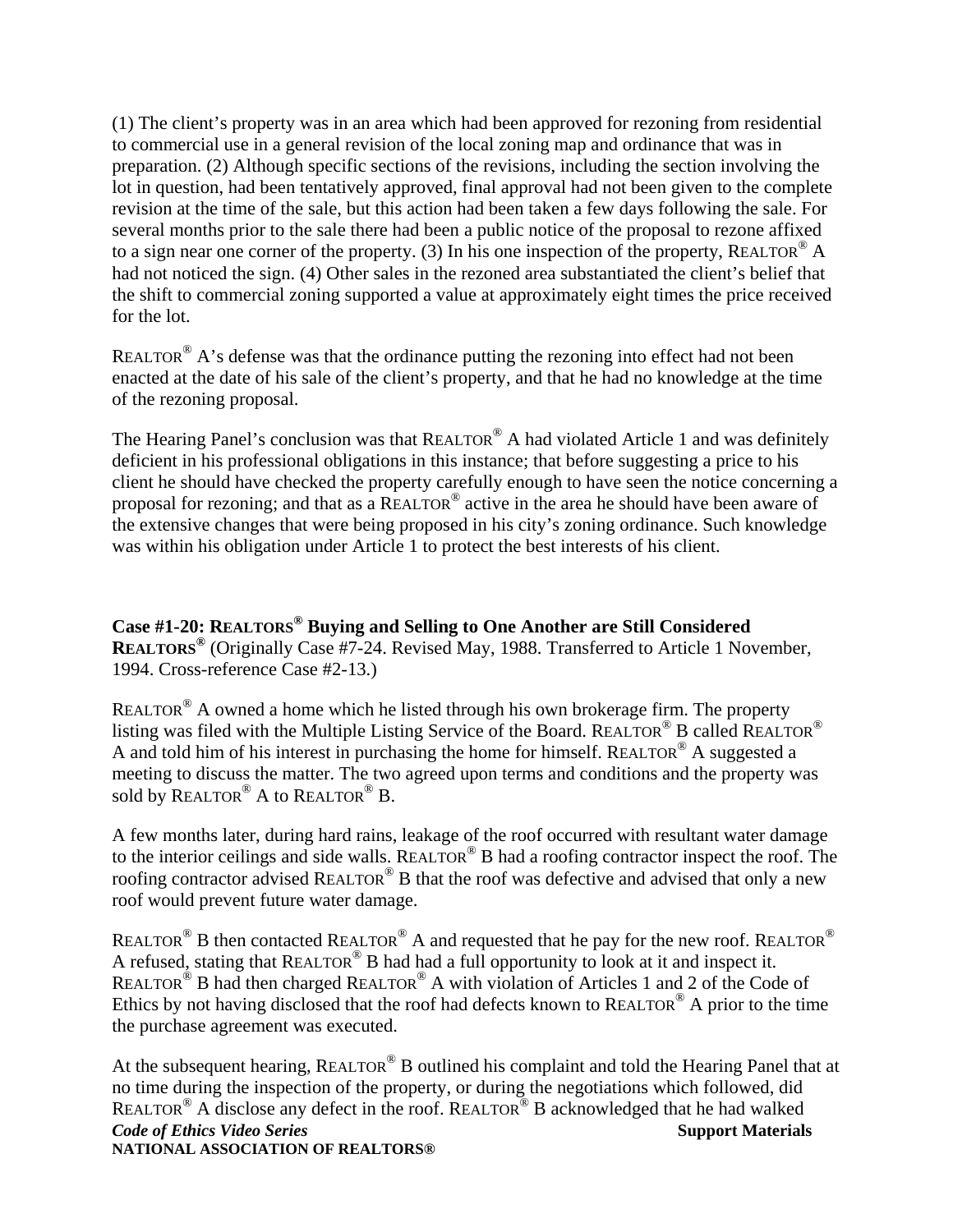around the property and had looked at the roof. He had commented to REALTOR® A that the roof looked reasonably good, and REALTOR<sup>®</sup> A had made no comment. The roofing contractor REALTOR<sup>®</sup> B had employed after the leak occurred told him that there was a basic defect in the way the shingles were laid in the cap of the roof and in the manner in which the metal flashing on the roof had been installed. It was the roofing contractor's opinion that the home's former occupant could not have been unaware of the defective roof or the leakage that would occur during hard rains.

REALTOR<sup>®</sup> A told the panel that he was participating only to prove that he was not subject to the Code of Ethics while acting as a principal as compared with his acts as an agent on behalf of others. He pointed out that he owned the property and was a principal, and that REALTOR® B had purchased the property for himself as a principal. The panel concluded that the facts showed clearly that REALTOR® A, the seller, did have knowledge that the roof was defective, and had not disclosed it to REALTOR<sup>®</sup> B, the buyer. Even though a REALTOR<sup>®</sup> is the owner of a property, when he undertakes to sell that property he accepts the same obligation to properly represent its condition to members of the public, including REALTOR® who are purchasers in their own name, as he would have if he were acting as the agent of a seller.

The panel concluded that REALTOR<sup>®</sup> A was in violation of Articles 1 and 2 of the Code.

**Case #1-21: REALTOR®'s Purchase of Property Listed with the Firm** (Adopted May, 1989 as Case #7-25. Transferred to Article 1 November, 1994. Revised November, 2001.)

Mr. and Mrs. A visited REALTOR<sup>®</sup> B's office and explained they had owned a four-bedroom ranch house nearby for thirty years but since their children were grown and Mr. A was retiring, they wanted to sell their home and tour the country in their motor home.

REALTOR<sup>®</sup> B and Mr. and Mrs. A entered into an exclusive listing agreement. REALTOR<sup>®</sup> B conducted an open house, advertised in the local paper, and took other steps to actively promote the sale.

Four weeks after the property went on the market, REALTOR<sup>®</sup> B received a call from REALTOR<sup>®</sup> Z, a broker affiliated with the same firm who worked out of the firm's principal office downtown. REALTOR® Z explained that she had seen information regarding Mr. and Mrs. A's home in the MLS and was interested in the property as an investment. She indicated she was sending an offer to purchase to  $REALTOR^{\circledR}$  B through the firm's inter-office mail. When REALTOR<sup>®</sup> B met with Mr. and Mrs. A to present REALTOR<sup>®</sup> Z's offer, he carefully explained and presented a written disclosure that  $REALTOR^{\circledR}Z$  was a member of the same firm although he was not personally acquainted with her. Mr. and Mrs. A, being satisfied with the terms and conditions of the purchase offer, signed it and several weeks later the sale closed and a commission was paid to REALTOR® B.

Several weeks later, REALTOR<sup>®</sup> B received a letter from Attorney T, representing Mr. and Mrs. A. Attorney T's letter indicated that since a member of REALTOR® B's firm had purchased the property, in Attorney T's opinion, REALTOR® B was not entitled to a commission. The letter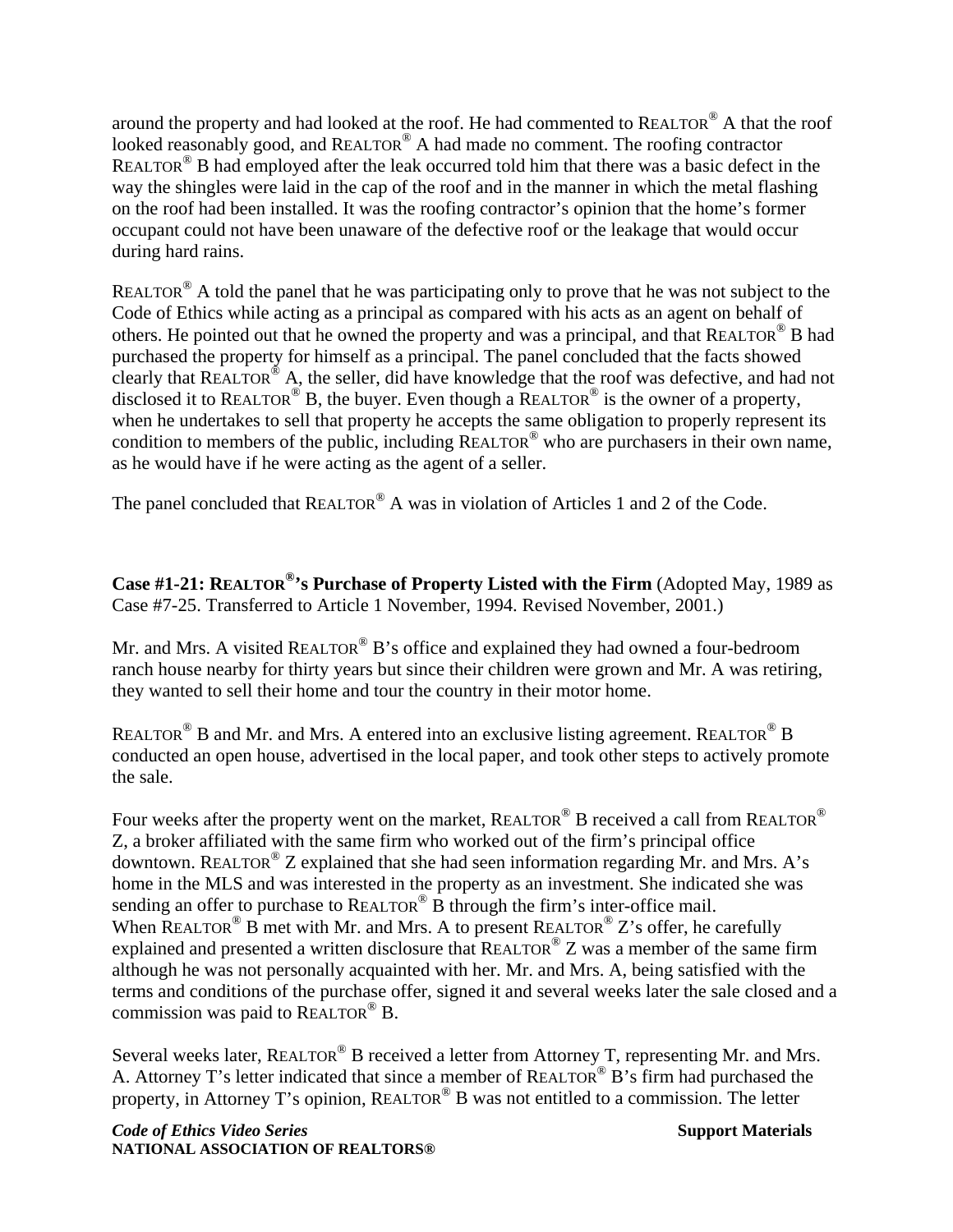went on to demand that REALTOR<sup>®</sup> B refund the commission that had been paid by Mr. and Mrs. A.

REALTOR® B politely, but firmly, refused to refund the commission.

Mr. and Mrs. A filed a complaint with the Board of REALTORS<sup>®</sup> alleging that REALTOR<sup>®</sup> B's refusal to refund the commission constituted a violation of Article 1 of the Code of Ethics.

REALTOR<sup>®</sup> B, in his response, agreed with the facts as stated in Mr. and Mrs. A's complaint but indicated that he had faithfully represented the best interests of Mr. and Mrs. A and had no obligation to refund the commission.

The Grievance Committee concluded that the matter should be referred to a Hearing Panel of the Board's Professional Standards Committee.

At the hearing, Mr. and Mrs. A repeated the facts as set forth in their written complaint and, in response to REALTOR<sup>®</sup> B's cross-examination, acknowledged that REALTOR<sup>®</sup> Z had not influenced their decision to list the property with REALTOR<sup>®</sup> B or their decision as to the asking price. They also agreed that REALTOR<sup>®</sup> B had carefully disclosed that REALTOR<sup>®</sup> Z was a member of the same firm; and that  $REALTOR^{\circledR}$  B had represented their best interests throughout the transaction. Their only disagreement with REALTOR<sup>®</sup> B, they stated, was that since their home had been purchased by a member of REALTOR<sup>®</sup> B's firm, they should not have been obligated to pay a commission and REALTOR® B's refusal to refund the commission violated Article 1.

The Hearing Panel concluded that REALTOR® B had promoted Mr. and Mrs. A's interests; and had carefully disclosed that REALTOR<sup>®</sup> Z was a member of the same firm; and that REALTOR<sup>®</sup> B's refusal to refund commission did not constitute a violation of Article 1.

**Case #1-22: REALTOR®'s Offer to Buy Property He has Listed** (Adopted May, 1989 as Case #7-26. Transferred to Article 1 November, 1994. Revised November, 2001.)

Doctor A, a surgeon in a major city, inherited a summer house and several wooded acres on the shores of a lake over a thousand miles from Doctor A's home. Being an extremely busy individual, Doctor A paid little attention to his inheritance for almost two years. Then, planning a vacation trip, Doctor A and his wife decided to visit their property since it was located in a part of the country that they had never seen. Doctor A and his wife spent a week in the house during which they concluded that it was too far from their home town to use on any regular basis. Consequently, Doctor A decided to sell the property and made an appointment with REALTOR<sup>®</sup> B whose office was located in a town nearby.

Doctor A explained that he had inherited the summer house two years earlier and wanted to sell it since it was impractical to keep for his personal use. Doctor A mentioned that he had no idea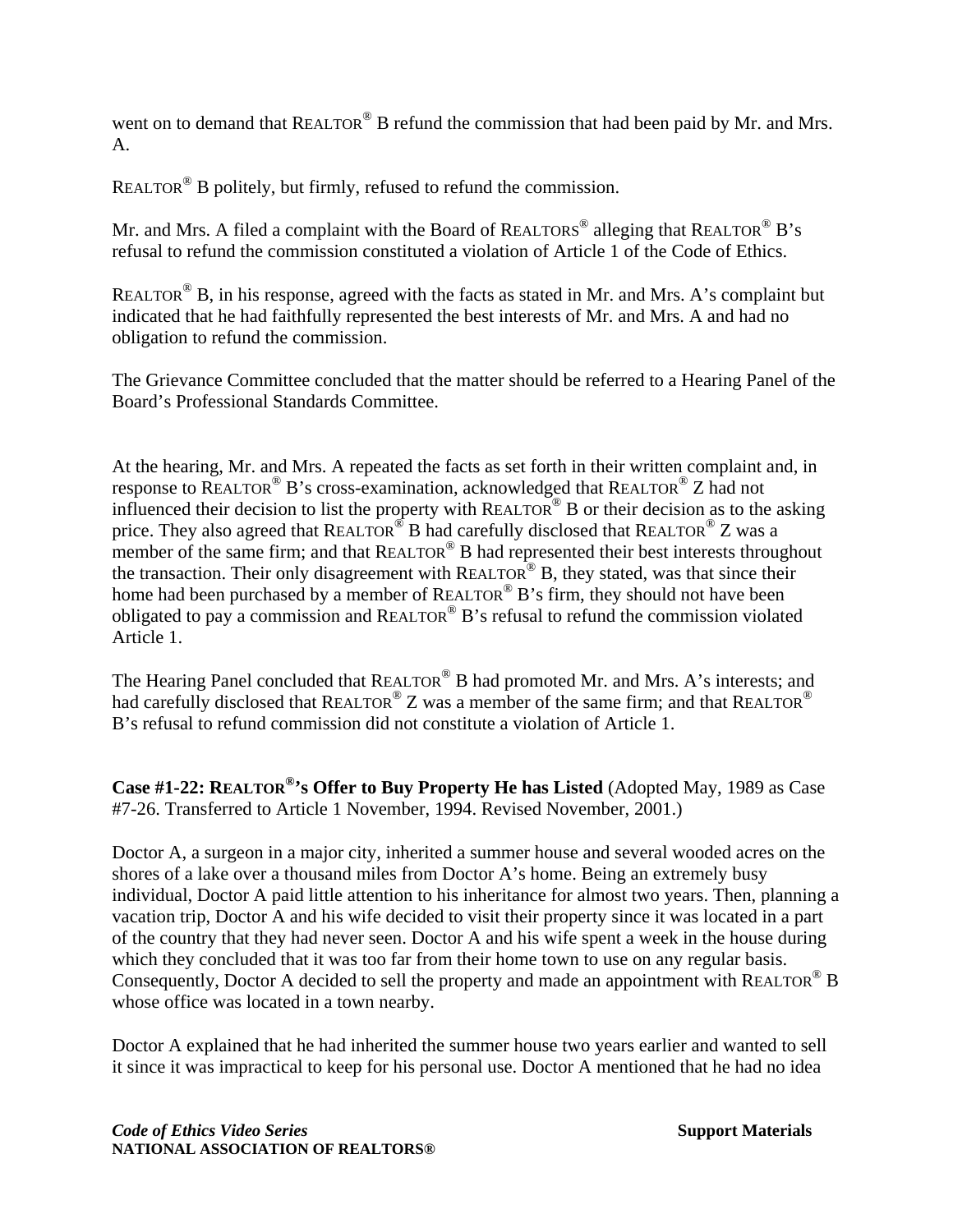what the property was worth since it had not previously changed hands in forty years and that he was not familiar with local property values.

REALTOR<sup>®</sup> B explained that sales of vacation homes had been slow for a number of months and recommended a listing price of \$75,000. When Doctor A commented that the price seemed low given that the house was located on a lake and included several wooded acres, REALTOR® B responded by asking Doctor A what he thought the property was worth. Doctor A repeated that he really had no idea what it was worth since he was completely unfamiliar with the area and concluded that he would have to rely on REALTOR® B's judgment. Doctor A and REALTOR® B executed an exclusive listing on the property and two days later Doctor A and his wife returned home.

Three weeks later, Doctor A received a letter from REALTOR<sup>®</sup> B to which was attached a purchase contract for \$75,000 less the amount of the listing commission signed by REALTOR® B as the purchaser. REALTOR<sup>®</sup> B's letter indicated his belief that Doctor A should not expect any other offers on the property due to the slow market and that REALTOR® B's "full price" offer was made to "take the property off Doctor A's hands."

Doctor A immediately called REALTOR<sup>®</sup> B and advised him that while he might agree to sell the vacation house to REALTOR® B, he would not do so until he could have the property appraised by an independent appraiser. Under no circumstances, continued Doctor A, would he recognize REALTOR<sup>®</sup> B as his agent and pay a commission if REALTOR<sup>®</sup> B purchased the house.

REALTOR<sup>®</sup> B responded that there was no reason to obtain an independent appraisal since Doctor A had little choice in the matter. In REALTOR® B's opinion Doctor A could either sell the property to REALTOR® B for \$75,000 less the amount of the commission or, should Doctor A refuse REALTOR<sup>®</sup> B's offer, REALTOR<sup>®</sup> B would be entitled to a commission pursuant to the listing agreement.

Believing that he had no choice, Doctor A signed the purchase agreement and returned it to REALTOR<sup>®</sup> B. Shortly thereafter, the transaction closed.

Several weeks later, reading a local news article, Doctor A learned that Boards of REALTORS® had Professional Standards Committees that considered charges of unethical conduct by REALTORS<sup>®</sup> and REALTOR-ASSOCIATES<sup>®</sup>. He wrote a detailed letter to REALTOR<sup>®</sup> B's Board spelling out all of the details of the sale of his summer house. In his letter, Doctor A indicated that he had no problem with REALTOR® B offering to purchase the property but rather his unhappiness resulted from REALTOR<sup>®</sup> B's insistence on being compensated as Doctor A's agent even though he had become a principal in the transaction. Doctor A quoted Article 1 questioning how REALTOR<sup>®</sup> B's duty to promote Doctor A's interests could have been served when REALTOR<sup>®</sup> B had taken an essentially adversarial role in the transaction. Finally, Doctor A commented, REALTOR<sup>®</sup> B's "take it or leave it" attitude had certainly seemed less than honest.

The Board's Secretary referred Doctor A's letter to the Grievance Committee which concluded that a hearing should be held. At the hearing before a panel of the Board's Professional Standards Committee, both Doctor A and REALTOR® B told their sides of the story. After all of the evidence and testimony was heard, the Hearing Panel went into executive session and

**Code of Ethics Video Series Support Materials Support Materials Support Materials NATIONAL ASSOCIATION OF REALTORS®**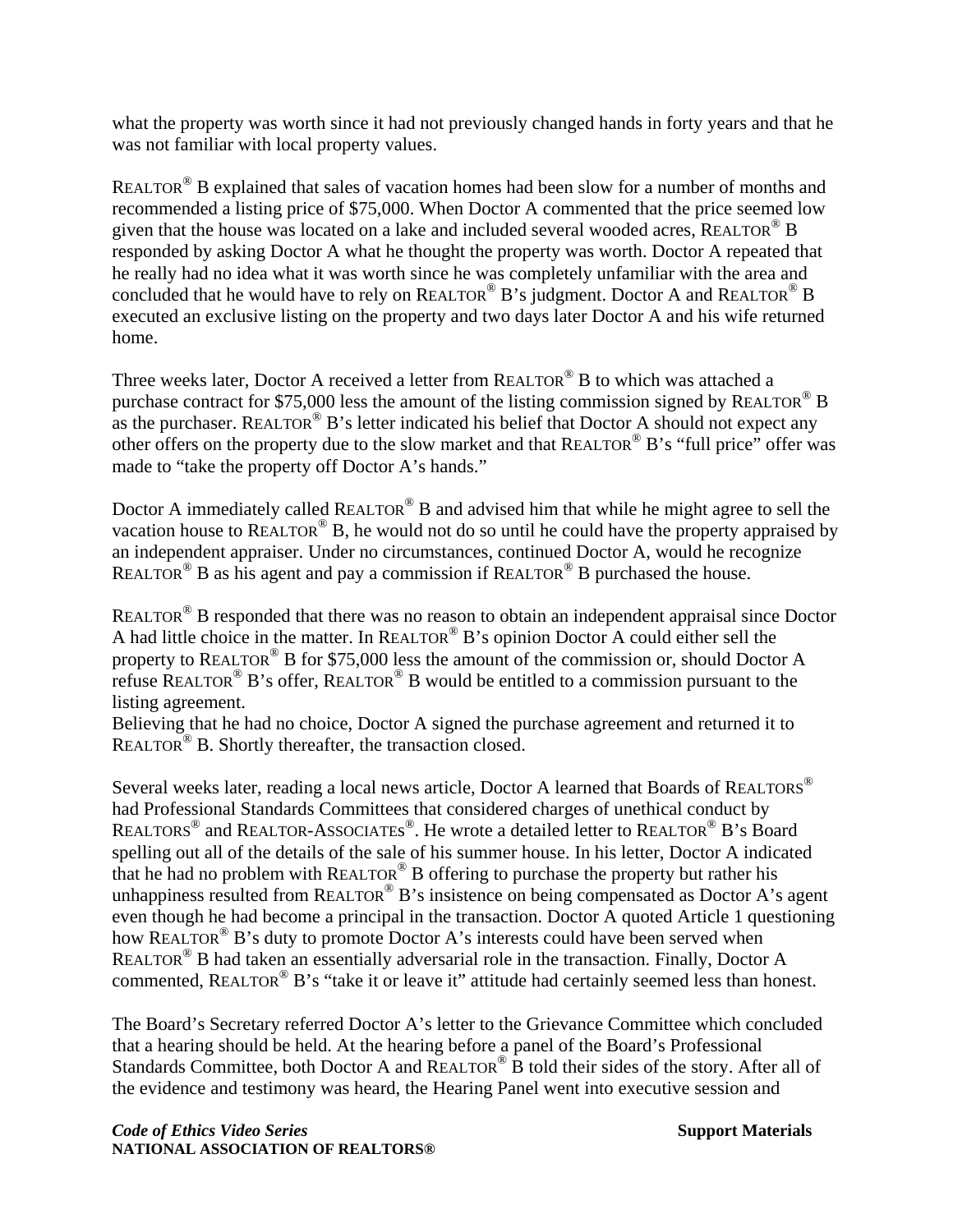concluded that while the Code of Ethics did not prohibit REALTOR® B's offering to purchase property listed by him, REALTOR® B had stepped out of his role as agent and had become a principal in the transaction. Article 1 of the Code of Ethics requires the REALTOR® to "protect and promote the interests of the client." Once REALTOR<sup>®</sup> B expressed his interest in purchasing the property, he could no longer act as Doctor A's agent except with Doctor A's knowledgeable consent. This consent had not been granted by Doctor A. Further, REALTOR® B's advice that Doctor A had no choice but to view  $REALTOR^{\circledR}$  B as his agent and to compensate him accordingly had been incorrect and had been a decisive factor in Doctor A's decision to sell to REALTOR<sup>®</sup> B. The Hearing Panel also found that REALTOR<sup>®</sup> B had significantly influenced Doctor A's decision as to the listing price, perhaps with knowledge that he (REALTOR<sup>®</sup> B) would like to purchase the property for himself. Consequently, the Hearing Panel found REALTOR<sup>®</sup> B in violation of Article 1.

**Case #1-23: Claims of Guaranteed Savings** (Adopted November, 1993 as Case #7-27. Revised April, 1994. Transferred to Article 1 November, 1994.)

In response to REALTOR<sup>®</sup> A's advertisement, "Guaranteed Savings! Don't purchase without representation," Mr. and Mrs. B signed an exclusive buyer representation contract with REALTOR<sup>®</sup> A. After viewing several homes accompanied by REALTOR<sup>®</sup> A, Mr. and Mrs. B decided to make an offer on 1234 Hickory. The seller did not accept the offer. The listing broker explained to REALTOR® A that the sellers were well-situated, spent much of their time at their vacation home, and had determined not to accept anything other than the listed price. REALTOR<sup>®</sup> A, in turn, explained that to Mr. and Mrs. B. In response to their questions, he indicated that there appeared to be little point in making anything other than a full price offer but that he would be happy to continue to show them other properties. Mr. and Mrs. B responded that they were not interested in other properties and had decided to make a full price offer on the Hickory Street residence. They did and their offer was accepted.

Following closing, and after discussing their transaction with friends, they wrote a letter to the Board of REALTORS<sup>®</sup> indicating that while they were pleased with the service provided by REALTOR® A, they thought that his claim of "guaranteed savings" was an exaggeration. After obtaining and reviewing a copy of the Code of Ethics, they filed a formal complaint alleging that Article 1, as interpreted by Standard of Practice 1-4, had been violated.

At the hearing, REALTOR® A defended his advertisement on the basis that as a buyer's agent he was able to aggressively negotiate purchase agreements on behalf of his clients whereas the listing broker or subagents, with their loyalty to the seller, could not. He also indicated that, in many instances, his buyer clients paid less, often substantially less, than buyers dealing through listing brokers, subagents, or even through other buyer agents. However, in response to questioning by Mr. B's attorney, REALTOR® A acknowledged that, while savings were not uncommon, they were not ensured in every instance, particularly in cases where the seller was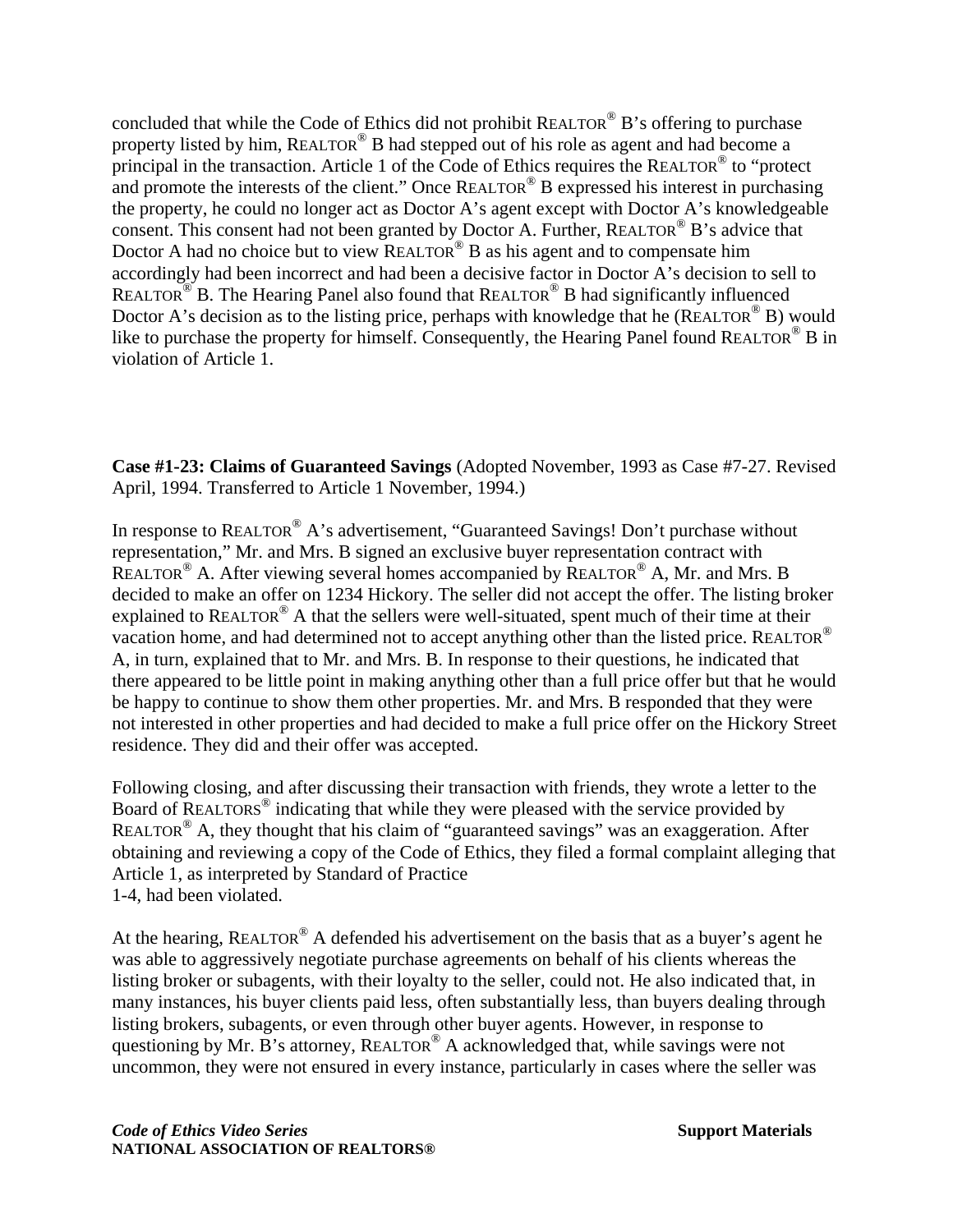determined to receive full price. "But I offered to show them other properties and, if we looked long enough, I am sure I could have found them a bargain," offered  $REALTOR^{\circledcirc}$  A in his defense.

The Hearing Panel disagreed with  $REALTOR^{\circledast}$  A's reasoning, concluding that while savings might be possible, REALTOR<sup>®</sup> A had been unable to demonstrate them in every instance and that this guarantee of savings was misleading. Consequently, his advertisement was in violation of Article 1.

**Case #1-24: Advantage Gained Through Deception of Client** (Originally Case #4-3. Revised and transferred to Article 6 as Case #6-5 May, 1988. Revised November, 1993. Transferred to Article 1 November, 1994. Revised November, 1997.)

Client X listed his unique parcel of land on a lake exclusively with REALTOR<sup>®</sup> A, who worked diligently for months to sell Client X's property. Finally, REALTOR<sup>®</sup> A came up with the idea of selling the property to the county for a park, and made arrangements for its presentation at a special meeting.

Client X went before the County Commissioners with his attorney. REALTOR® A, the listing broker, was in the audience. REALTOR<sup>®</sup> A commented about the property and told the County Commissioners that if the County purchased the property he,  $REALTOR^{\circledR}$  A, would receive a real estate commission. The County Commissioners agreed to take the matter under advisement.

REALTOR<sup>®</sup> B, a member of the County Commission, approached Client X and suggested that if the property were listed with REALTOR<sup>®</sup> B exclusively, and REALTOR<sup>®</sup> B then cooperated with REALTOR<sup>®</sup> A so that the real estate commission would be split between them, the County would probably purchase the property from Client X. Otherwise, REALTOR<sup>®</sup> B indicated, the County would not purchase it. Unknown to Client X, the County Commissioners had already voted to buy the land. Worried that he might not sell the land, Client X immediately signed a second written exclusive listing with  $REALTOR^{\circledR}$  B. Thereafter, a sales contract was executed which provided that the real estate commission was to be divided equally between REALTOR® A and REALTOR<sup>®</sup> B. Unknown to REALTOR<sup>®</sup> B, Client X had told REALTOR<sup>®</sup> A the entire story about REALTOR<sup>®</sup> B's approach to and conversation with Client X.

REALTOR® A filed a complaint against REALTOR® B alleging violations of Article 1 and Article 16. The Grievance Committee found enough evidence of REALTOR® B's alleged violations of the Code to warrant a hearing before a Hearing Panel of the Board's Professional Standards Committee.

At the hearing, REALTOR<sup>®</sup> B defended himself, indicating that he had been instrumental in influencing the County Commission to vote to buy Client X's land, and had voted for it himself. Accordingly, REALTOR® B felt it was appropriate for him to receive a commission.

It was the Hearing Panel's conclusion that  $REALTOR^@$  B had used his official position as County Commissioner to deceive Client X with respect to the prospects of the County purchasing his property, and had coerced Client X into executing an exclusive listing while the property was

**Code of Ethics Video Series** Support Materials **Support Materials NATIONAL ASSOCIATION OF REALTORS®**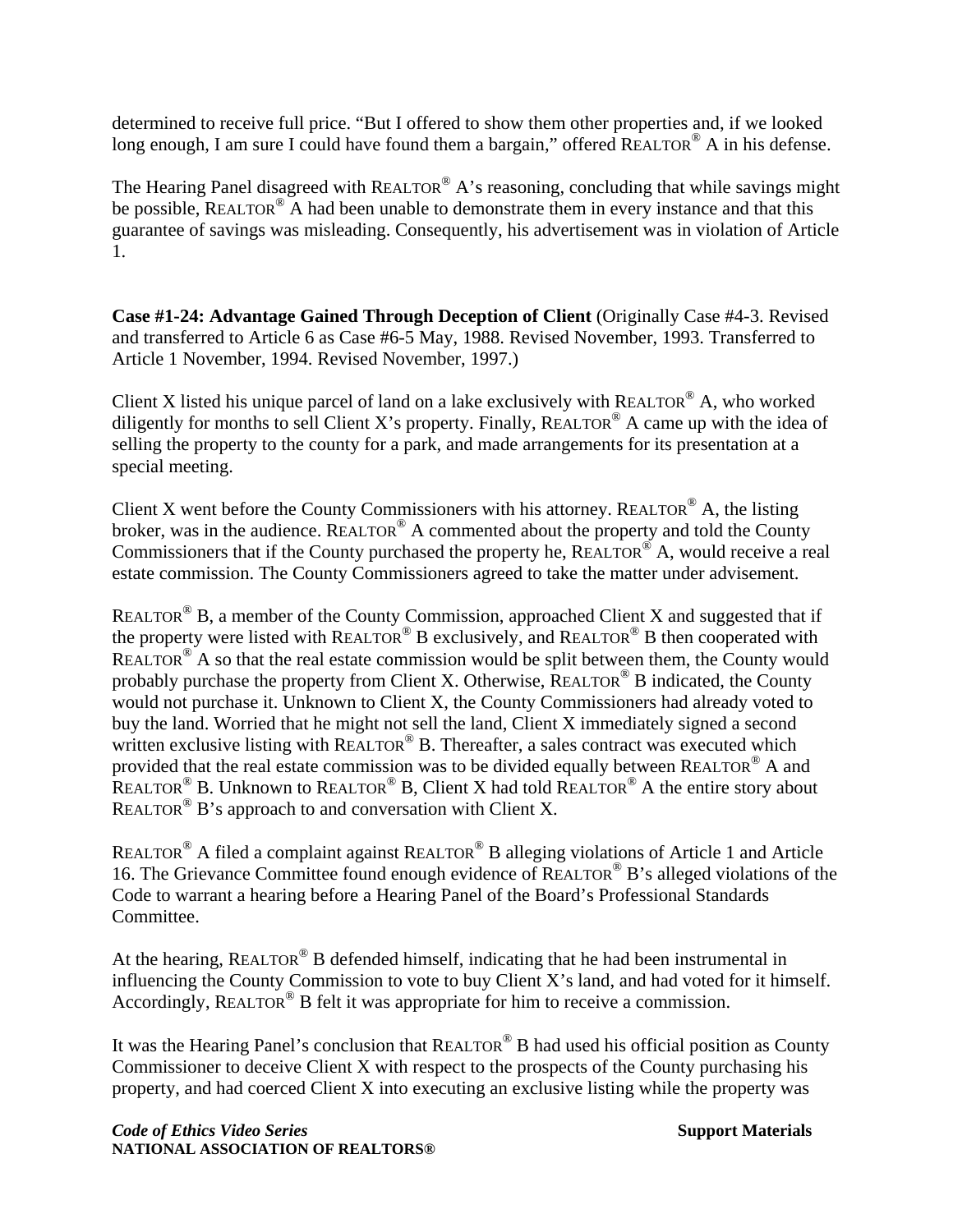already listed exclusively with REALTOR® A. The Hearing Panel found REALTOR® B in violation of Article 1 for having advised Client X dishonestly and Article 16 for having acted inconsistently with the exclusive relationship that existed between Client X and REALTOR<sup>®</sup> A.

## **Case #1-25: Disclosure of Latent Defects** (Adopted November, 2000.)

REALTOR® A had listed Seller S's vintage home. Buyer B made a purchase offer that was contingent on a home inspection. The home inspection disclosed that the gas furnace was in need of replacement because unacceptable levels of carbon monoxide were being emitted.

Based on the home inspector's report, Buyer B chose not to proceed with the purchase.

REALTOR<sup>®</sup> A told Seller S that the condition of the furnace and the risk that it posed to the home's inhabitants would need to be disclosed to other potential purchasers. Seller S disagreed and instructed REALTOR® A not to say anything about the furnace to other potential purchasers. REALTOR® A replied that was an instruction he could not follow so REALTOR® A and Seller S terminated the listing agreement.

Three months later, REALTOR<sup>®</sup> A noticed that Seller S's home was back on the market, this time listed with REALTOR<sup>®</sup> Z. His curiosity piqued, REALTOR<sup>®</sup> A phoned REALTOR<sup>®</sup> Z and asked whether there was a new furnace in the home. "Why no," said REALTOR® Z. "Why do you ask?" REALTOR<sup>®</sup> A told REALTOR<sup>®</sup> Z about the home inspector's earlier findings and suggested that REALTOR<sup>®</sup>  $Z$  check with the seller to see if repairs had been made.

When REALTOR<sup>®</sup> Z raised the question with Seller S, Seller S was irate. "That's none of his business," said Seller S who became even angrier when REALTOR® Z advised him that potential purchasers would have to be told about the condition of the furnace since it posed a serious potential health risk.

Seller S filed an ethics complaint against REALTOR<sup>®</sup> A alleging that the physical condition of his property was confidential; that REALTOR® A had an ongoing duty to respect confidential information gained in the course of their relationship; and that REALTOR® A had breached Seller S's confidence by sharing information about the furnace with REALTOR<sup>®</sup> Z.

The Hearing Panel disagreed with Seller S's contentions. It noted that while REALTORS<sup>®</sup> do, in fact, have an obligation to preserve confidential information gained in the course of any relationship with the client, Standard of Practice 1-9 specifically provides that latent material defects are not considered "confidential information" under the Code of Ethics. Consequently, REALTOR® A's disclosure did not violate Article 1 of the Code of Ethics.

**Case #1-26: Subordination of Client's Interests to REALTOR®'s Personal Gain** (Adopted May, 2001.)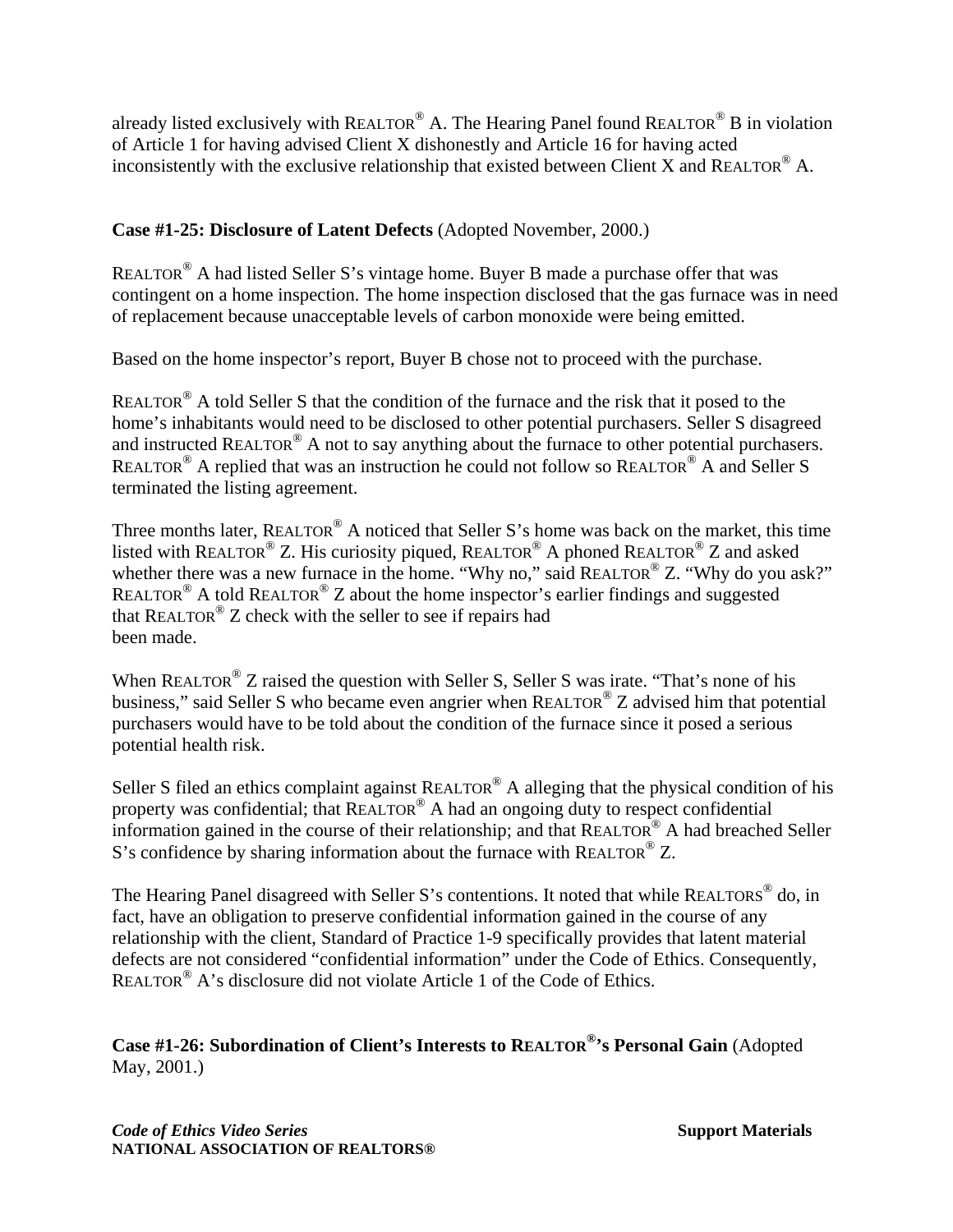REALTOR<sup>®</sup> B was a sales associate with XYZ, REALTORS<sup>®</sup>. To promote XYZ's in-house listings, the firm's principals offered \$1,000 bonuses to the company's sales associates at time of closing on each of XYZ's listings they sold.

Dr. Z, a recent transferee to the town, entered into a buyer representation agreement with XYZ through REALTOR® B.

Dr. Z explained he had specific needs, foremost of which was any home he purchased be convenient for and readily accessible by Dr. Z's spouse who was physically challenged. "Part of my wife's physical conditioning program is swimming," said Dr. Z, "so in addition to everything else, I am looking for a home with a pool or room to build a pool."

REALTOR<sup>®</sup> B knew there were a number of homes for sale meeting most of Dr. Z's general specifications, several of which were listed with XYZ.

Over the next few days, REALTOR<sup>®</sup> B showed Dr. Z several properties in the Blackacre subdivision, all of which were listed with XYZ, including one with an outdoor swimming pool. Not included among the properties shown to Dr. Z were several similar properties in Blackacre listed with other firms, including one with an indoor pool.

After considering the properties shown to him by REALTOR<sup>®</sup> B, Dr. Z made an offer on the home with the outdoor pool. His offer was accepted and the transaction closed shortly thereafter.

Several months later, REALTOR<sup>®</sup> B received notice of an ethics complaint filed against him by Dr. Z. Dr. Z had learned about the home with the indoor pool from a colleague at the hospital who lived on the same block. The complaint alleged that REALTOR<sup>®</sup> B had put his interests, and those of his firm, ahead of Dr. Z's by promoting XYZ's listings exclusively and by not telling Dr. Z about a similarly-priced property with an indoor pool, which suited his family's needs better than the property he had purchased. The complaint went on to indicate that REALTOR<sup>®</sup> B had received a bonus for selling one of XYZ's listings and that Dr. Z suspected that REALTOR® B's failure to tell him about the home with the indoor pool was motivated by the opportunity to receive a bonus.

At the hearing, REALTOR<sup>®</sup> B defended his actions stating that properties rarely meet all of potential purchasers desires; that he had made Dr. Z aware of several properties that met most of his requirements, including one with an outdoor pool; and that Dr. Z must have been satisfied with REALTOR<sup>®</sup> B's service since he had purchased a home.

Upon questioning by Dr. Z's attorney, REALTOR<sup>®</sup> B acknowledged that he knew about but had not shown the house with the indoor pool to Dr. Z. He conceded that a pool that could be used year round was better suited to the family's needs than one that could be used only four months each year. He also admitted his failure to tell Dr. Z about the house with the indoor pool had at least in part been motivated by the bonus offered by his firm. "But," he argued, "aside from the indoor pool, that house was no different than the one Dr. Z bought."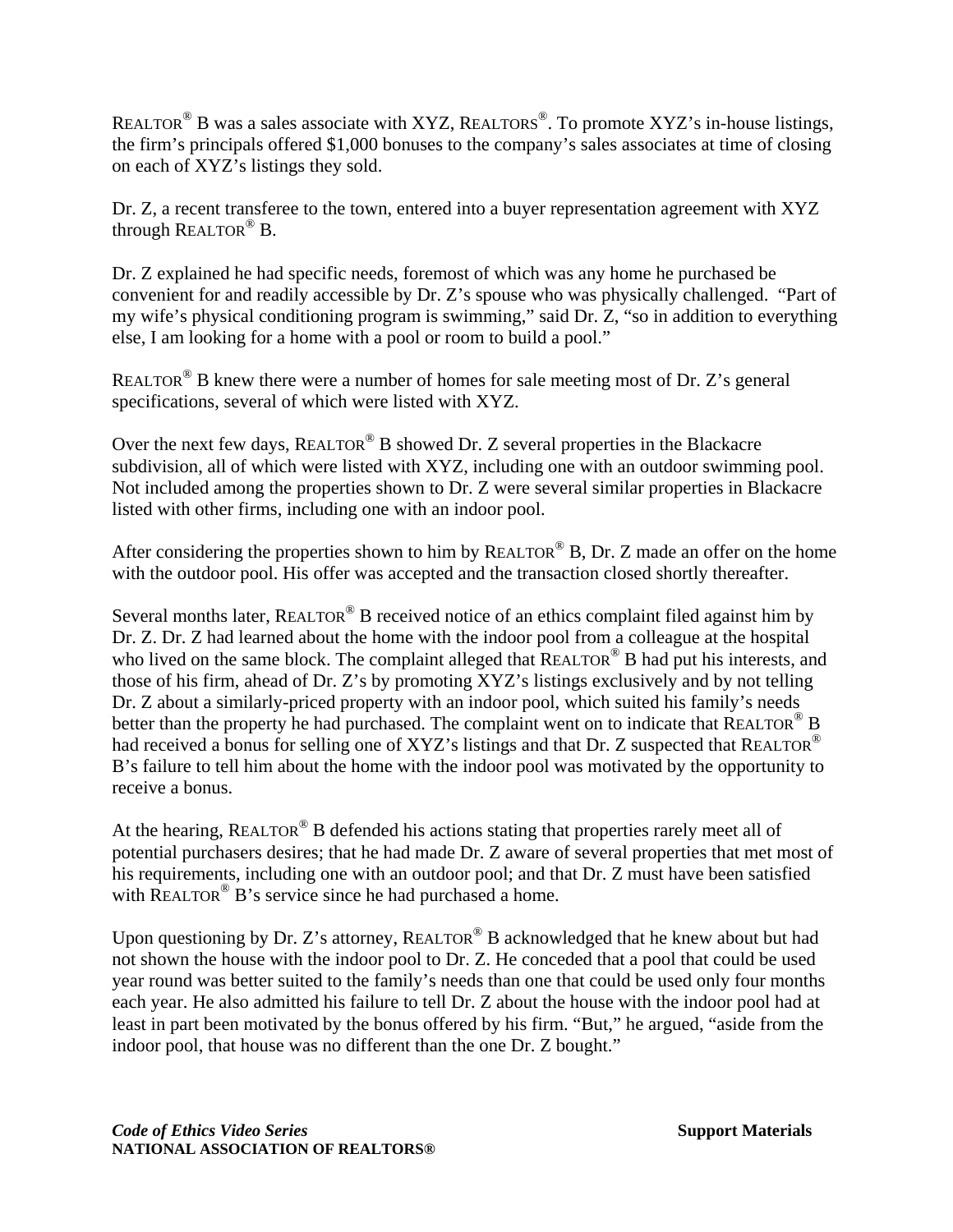The Hearing Panel concluded that REALTOR® B had been fully aware that one of Dr. Z's prime concerns was his wife's ongoing physical conditioning needs and REALTOR® B's decision to show Dr. Z only properties listed with XYZ and to not tell him about the home with the indoor pool had been motivated by the possibility of earning an in-house bonus. The Hearing Panel determined that REALTOR® B had placed his interests ahead of those of his client and had violated Article 1.

#### **Case #1-27: Appraisal Fee as Percentage of Valuation** (Originally Case #11-7. Revised November, 2001. Transferred to Article 1 November, 2001.)

REALTOR<sup>®</sup> A was approached by Client B who engaged him to make an appraisal of an apartment building located in a proposed public redevelopment area. Client B explained that he had recently inherited the property and recognized that it was in a neglected condition. Client B also explained that he wanted the appraisal performed in order to have a definite idea of the property's value before discussing its possible sale with negotiators for the redevelopment project. REALTOR<sup>®</sup> A and Client B entered into a contractual relationship whereby REALTOR<sup>®</sup> A promised to perform the appraisal of Client B's property. Client B, at REALTOR<sup>®</sup> A's suggestion, agreed to compensate REALTOR<sup>®</sup> A for his appraisal services based on a percentage of the amount of the appraised value to be determined.

Several months later, Client B complained to the Board of REALTORS<sup>®</sup> against REALTOR<sup>®</sup> A, specifying that he had been overcharged for the appraisal. Client B explained that the appraisal fee he had agreed upon with REALTOR® A was based on a percentage of the valuation shown in the appraisal report. Client B's letter to the Board stated that his attempt to negotiate with the redevelopment agency on the basis of REALTOR<sup>®</sup> A's appraisal had broken down and that the redevelopment agency had gone into court, under eminent domain proceedings, and that the award made by the court was approximately one-fourth of the amount of REALTOR<sup>®</sup> A's appraisal. Client B contended that by making his valuation so unrealistically high, REALTOR<sup>®</sup> A had grossly overcharged him. He added that the experience had been embarrassing to him, since in his attempts to negotiate with the redevelopment agency it had not been his intention to seek an unreasonably high price. By relying on  $REALTOR^{\circledast}$  A's appraisal, he had been placed in a position of seeming to have sought an excessive price for his apartment building. Client B said that it was his opinion that  $REALTOR^{\circledR}$  A had overvalued the property to obtain a higher fee.

Client B's complaint was considered by the Board's Grievance Committee which, upon review, referred it to the Board's Secretary to be scheduled for a hearing before a Hearing Panel of the Board's Professional Standards Committee. The appropriate notices were sent out and a hearing was scheduled.

At the hearing, REALTOR<sup>®</sup> A defended his actions stating that he was unaware of any prohibition in the Code of Ethics prohibiting a REALTOR® from charging a percentage of the valuation of a property as an appraisal fee. REALTOR<sup>®</sup> A stated that the client had freely agreed to the arrangement; that he felt that his appraisal was a fair one; and that he was not shaken in this view by the award made by the court since he felt that the court's award was unreasonably low.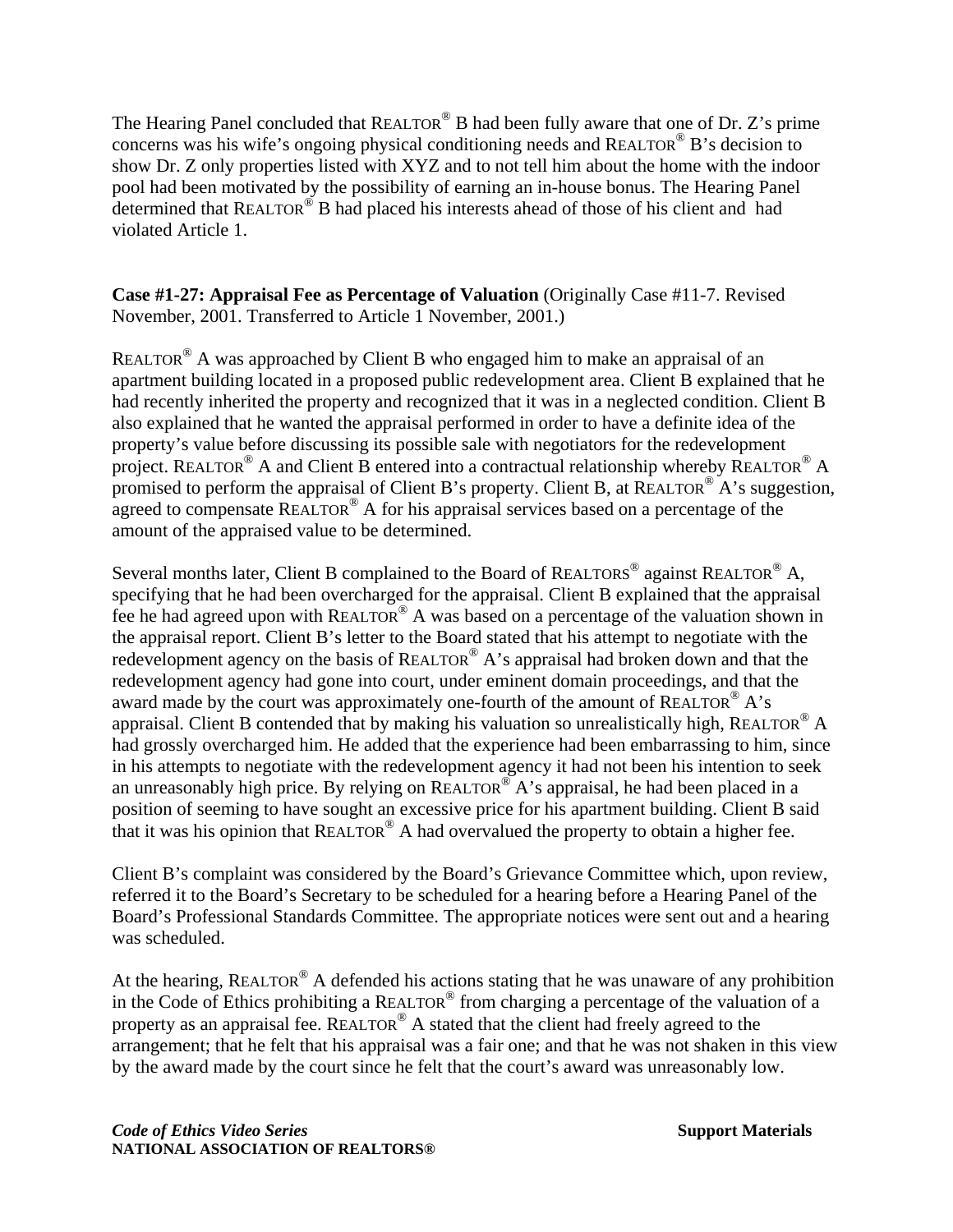After considering all of the evidence submitted by both parties, the Hearing Panel did not accept REALTOR<sup>®</sup> A's argument that he was unaware of the Code's prohibition of charging an appraisal fee contingent upon the value as determined by the appraisal. The panel concluded that REALTOR<sup>®</sup> A, by basing his fee on the amount of valuation, had violated Article 1 of the Code of Ethics as interpreted by Standard of Practice 1-14.

#### **Case #1-28: Disclosure of Existence of Offers to Prospective Purchasers** (Adopted November, 2002.)

Seller S listed her home for sale with REALTOR<sup>®</sup> B. The property was priced reasonably and REALTOR® B was confident it would sell quickly. The listing agreement included the seller's authorization for publication in the MLS and authority to disclose the existence of offers to prospective purchasers.

Within days, REALTOR<sup>®</sup> B had shown the property to several prospective purchasers and one of them, Buyer Z, wrote a purchase offer at close to the asking price.

REALTOR<sup>®</sup> B called Seller S to make an appointment to present the offer. After hanging up with Seller S, REALTOR<sup>®</sup> B received another call, this time from REALTOR<sup>®</sup> A. REALTOR<sup>®</sup> A explained that he represented a buyer who was interested in making an offer on Seller S's property. REALTOR<sup>®</sup> A explained that while his buyer-client was quite interested in the property, price was also a concern. He asked REALTOR<sup>®</sup> B if there were other offers on the property, indicating that his buyer-client would likely make a higher offer if there were competing offers on the table. REALTOR<sup>®</sup> B responded telling REALTOR<sup>®</sup> A, "That's confidential information. Please tell your client to make his best offer."

Taken aback by REALTOR<sup>®</sup> B's comments, REALTOR<sup>®</sup> A shared them with his buyer-client, who chose not to make an offer and instead pursued other properties.

Buyer Z's offer was accepted by Seller S later that evening and, sometime later, the transaction closed.

Several months afterward, Seller S and REALTOR® A met at a social event. REALTOR® A related his conversation with REALTOR<sup>®</sup> B. Seller S asked REALTOR<sup>®</sup> A if he thought that REALTOR<sup>®</sup> A's buyer-client would have made an offer on Seller S's home absent REALTOR® B's refusal to disclose whether there were other offers pending. REALTOR® A responded that it was impossible to tell for certain, but his buyer-client had certainly not been favorably impressed by REALTOR<sup>®</sup> B's response to a seemingly routine question.

Seller S subsequently filed an ethics complaint against REALTOR<sup>®</sup> B alleging violation of Article 1 as interpreted by Standard of Practice 1-15. He noted that he had clearly authorized REALTOR® B to disclose to buyers and cooperating brokers the existence of pending offers and that REALTOR<sup>®</sup> B's arbitrary refusal to share information he was authorized to share could have been the reason, or part of the reason, why REALTOR® A's client had chosen not to make an offer on Seller S's home.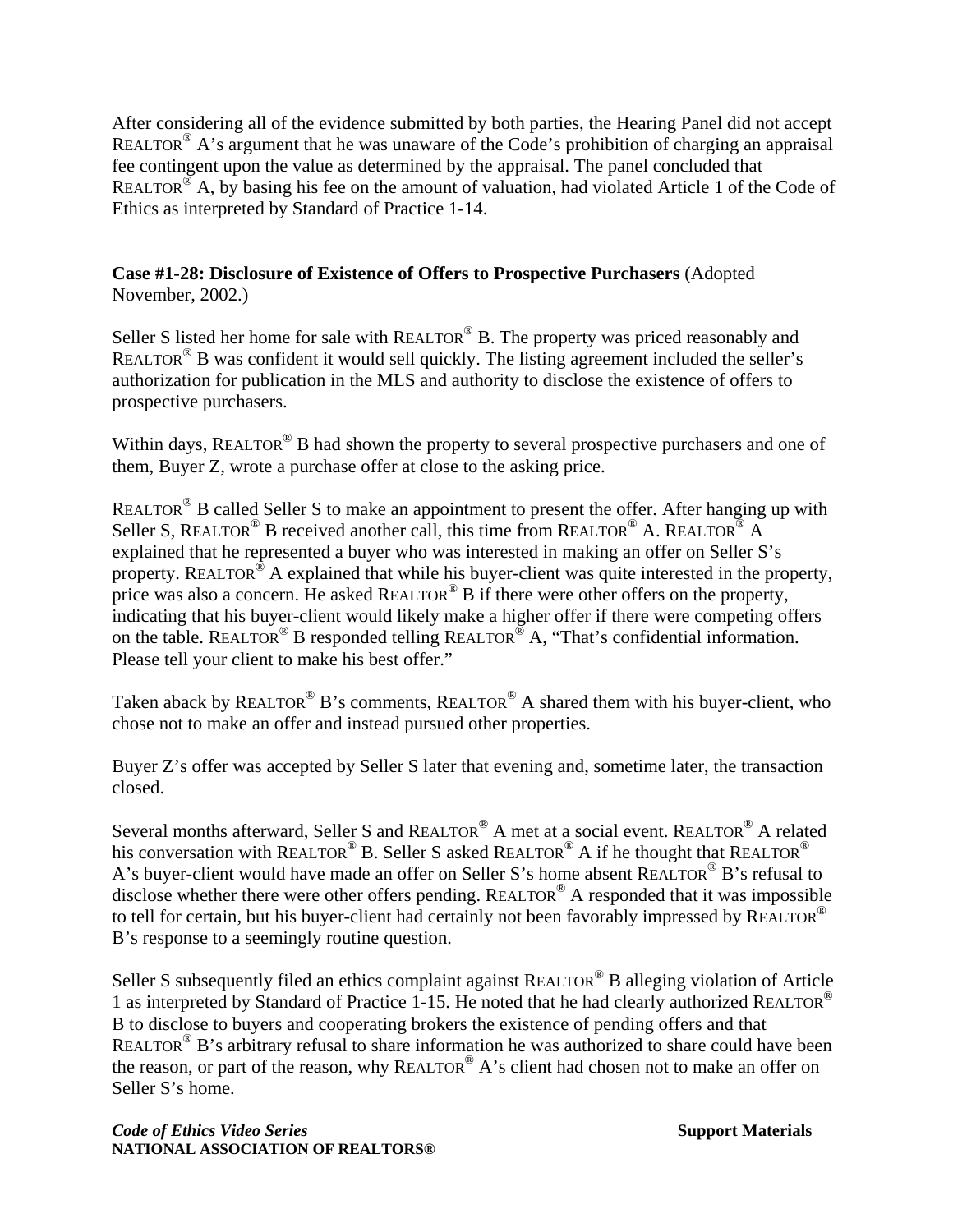REALTOR® B defended his actions indicating that while he agreed that he had an obligation to promote Seller S's interests, his obligation to REALTOR® A and to REALTOR® A's buyer-client was simply to be honest. He had not, in any fashion, misrepresented the availability of Seller S's property. Rather, he had simply told REALTOR® A to encourage his client to make her best offer. "I'm not required to turn every sale into an auction, am I?" he asked rhetorically. "I feel that I treated all parties honestly and fairly," he concluded.

The Hearing Panel did not agree with REALTOR<sup>®</sup> B's reasoning, indicating that he had violated Article 1 as interpreted by Standard of Practice 1-15. They noted that Standard of Practice 1-15 requires REALTORS®, if they have the seller's approval, to divulge the existence of offers to purchase on listed property in response to inquiries from either potential buyers or from cooperating brokers. REALTOR<sup>®</sup> B had not met that obligation and, consequently, the Hearing Panel concluded that REALTOR<sup>®</sup> B had violated Article 1.

### **Case #1-29: Multiple Offers to be Presented Objectively** (Adopted November, 2002.)

REALTOR® A listed Seller S's house. He filed the listing with the MLS and conducted advertising intended to interest prospective purchasers. Seller S's house was priced reasonably and attracted the attention of several potential purchasers.

Buyer B learned about Seller S's property from REALTOR® A's Web site, called REALTOR® A for information, and was shown the property by REALTOR® A several times.

Buyer X, looking for property in the area, engaged the services of REALTOR<sup>®</sup> R as a buyer representative. Seller S's property was one of several REALTOR<sup>®</sup> R introduced to Buyer X.

After the third showing, Buyer B was ready to make an offer and requested REALTOR® A's assistance in writing a purchase offer. REALTOR® A helped Buyer B prepare an offer and then called Seller S to make an appointment to present the offer that evening.

Later that same afternoon, REALTOR<sup>®</sup> R called REALTOR<sup>®</sup> A and told him that he was bringing a purchase offer to REALTOR® A's office for REALTOR® A to present to Seller S. REALTOR® A responded that he would present Buyer X's offer that evening.

That evening, REALTOR® A presented both offers to Seller S for his consideration. Seller S noted that both offers were for the full price and there seemed to be little difference between them. REALTOR<sup>®</sup> A responded, "I'm not telling you what to do, but you might consider that I have carefully pre-qualified Buyer B. There's no question but that she'll get the mortgage she'll need to buy your house. Frankly, I don't know what, if anything, REALTOR<sup>®</sup> R has done to pre-qualify his client. I hope he'll be able to get a mortgage, but you never can tell." REALTOR<sup>®</sup> A added, "Things can get complicated when a buyer representative gets involved. They make all sorts of demands for their clients and closings can be delayed. You don't want that, do you? Things are almost always simpler when I sell my own listings," he concluded.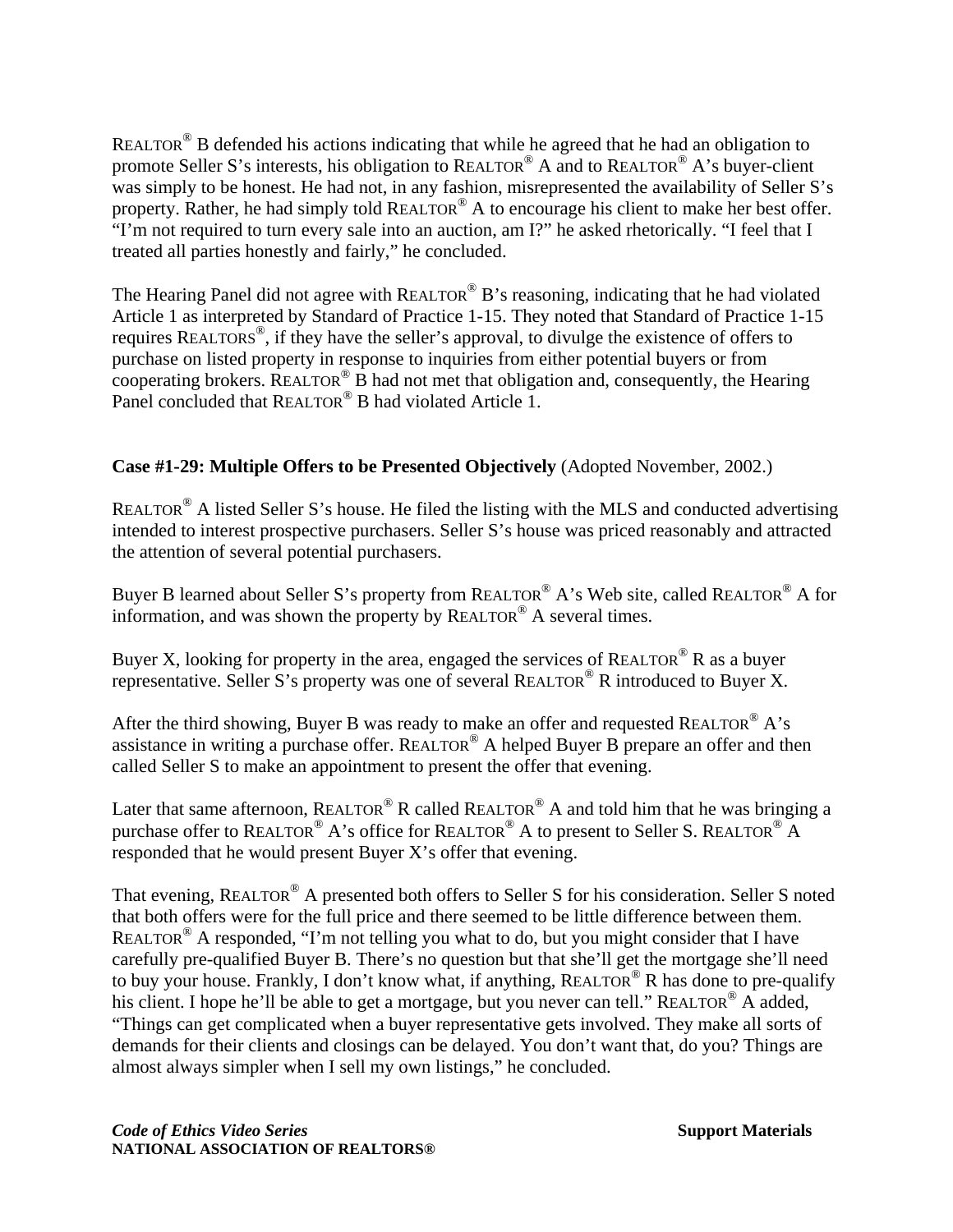Seller S, agreeing with REALTOR<sup>®</sup> A's reasoning, accepted Buyer B's offer and the transaction closed shortly thereafter.

Upset that his purchase offer hadn't been accepted, Buyer X called Seller S directly and asked, "Just to satisfy my curiosity, why didn't you accept my full price offer to buy your house?" Seller S explained that he had accepted another full price offer, had been concerned about Buyer X being able to obtain the necessary financing, and had been concerned about delays in closing if a buyer representative were involved in the transaction.

Buyer X shared Seller S's comments with REALTOR® R the next day. REALTOR® R, in turn, filed an ethics complaint alleging that REALTOR<sup>®</sup> A's comments had intentionally cast Buyer X's offer in an unflattering light, that his comments about buyer representatives hindering the closing process had been inaccurate and unfounded, and that REALTOR<sup>®</sup> A's presentation of the offer had been subjective and biased and in violation of Article 1 as interpreted by Standard of Practice 1- 6.

At the hearing, REALTOR<sup>®</sup> A tried to justify his comments, noting that although he had no personal knowledge of Buyer X's financial wherewithal and while he hadn't had a bad experience dealing with represented buyers, it was conceivable that an overzealous buyer representative could raise obstacles that might delay a closing. In response to REALTOR<sup>®</sup> R's questions, REALTOR<sup>®</sup> A acknowledged that his comments to Seller S about Buyer X's ability to obtain financing and the delays that might ensue if a buyer representative were involved were essentially speculation and not based on fact.

The Hearing Panel concluded that REALTOR<sup>®</sup> A's comments and overall presentation had not been objective as required by Standard of Practice 1-6 and found REALTOR<sup>®</sup> A in violation of Article 1.

#### **Case #1-30: Multiple Offers Where Listing Broker Agrees to Reduce Listing Broker's Commission** (Adopted November, 2002.)

REALTOR® A listed Seller S's house. He filed the listing with the MLS and conducted advertising intended to interest prospective purchasers. Seller S's house was priced reasonably and attracted the attention of several potential purchasers.

Buyer B learned about Seller S's property from REALTOR® A's Web site, called REALTOR® A for information, and was shown the property by REALTOR® A several times.

Buyer X, looking for property in the area, engaged the services of REALTOR<sup>®</sup> R as a buyer representative. Seller S's property was one of several REALTOR<sup>®</sup> R introduced to Buyer X.

After the third showing, Buyer B was ready to make an offer and requested REALTOR® A's assistance in writing a purchase offer. REALTOR® A helped Buyer B prepare an offer and then called Seller S to make an appointment to present the offer that evening.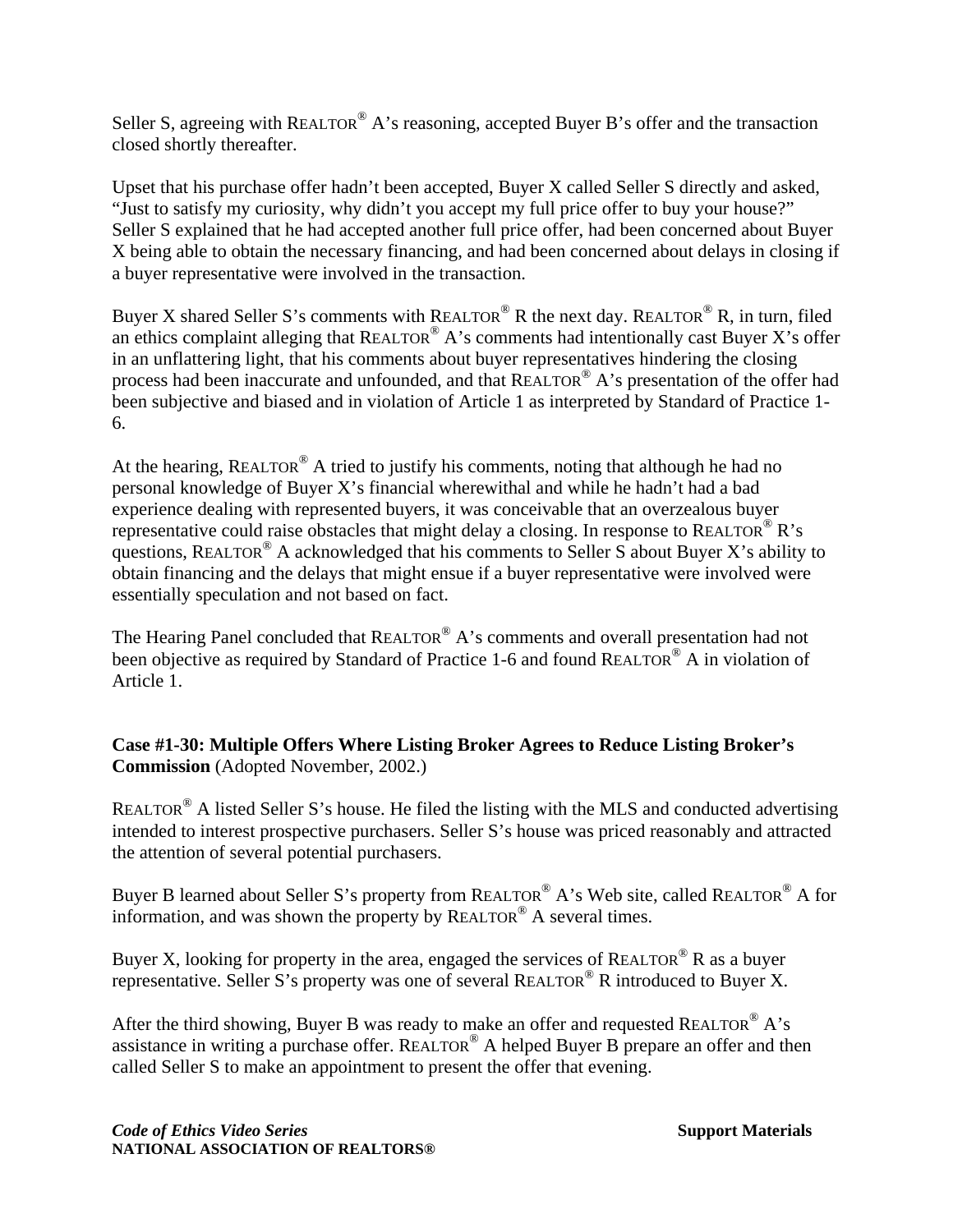Later that same afternoon, REALTOR® R called REALTOR® A and told him that he was bringing a purchase offer to REALTOR® A's office for REALTOR® A to present to Seller S. REALTOR® A responded that he would present Buyer X's offer that evening.

That evening, REALTOR® A presented both offers to Seller S for his consideration. Seller S noted that both offers were for the full price and there seemed to be little difference between them. REALTOR<sup>®</sup> A responded, "They're both good offers and they'll both net you the same amount." Seller S asked about the feasibility of countering one or both of the offers. REALTOR<sup>®</sup> A agreed that was a possibility, but noted that countering a full price offer could result in the buyer walking away from the table. Besides, he reminded Seller S, production of a full price offer triggered REALTOR® A's entitlement to a commission under the terms of their listing agreement. Seller S acknowledged that obligation but expressed regret that, faced with two full price offers, there was no way to increase the proceeds he would realize from the sale of his property. "I'll tell you what," said Seller S, "if you'll reduce your commission, I'll accept the offer you procured. While you'll get a little less than we'd agreed in the listing contract, you'll still have more than if you had to pay the other buyer's broker."

Seeing the logic of Seller S's proposal, and realizing that he and the seller were free to renegotiate the terms of their agreement, REALTOR<sup>®</sup> A agreed to reduce his commission by one percent. Seller S, in turn, accepted Buyer B's offer and the transaction closed shortly thereafter.

Upset that his purchase offer hadn't been accepted, Buyer X called Seller S directly and asked, "Just to satisfy my curiosity, why didn't you accept my full price offer to buy your house?" Seller S explained that he had accepted a full price offer produced by REALTOR<sup>®</sup> A because of REALTOR<sup>®</sup> A's willingness to reduce his commission by one percent.

Buyer X shared Seller S's comments with REALTOR® R the next day. REALTOR® R, in turn, filed an ethics complaint alleging that REALTOR® A's commission reduction had induced Seller S to accept the offer REALTOR<sup>®</sup> A had produced, that REALTOR<sup>®</sup> A's commission reduction made his presentation of the competing offer less than objective and violated Article 1, as interpreted by Standard of Practice 1-6, and that REALTOR<sup>®</sup> A's failure to inform him of the change in his (REALTOR<sup>®</sup> A's) commission arrangement violated Article 3, as interpreted by Standard of Practice 3-4.

At the hearing, REALTOR<sup>®</sup> A defended his actions stating that he had said nothing inaccurate, untruthful, or misleading about either of the offers and that he understood that his fiduciary duties were owed to his client, Seller S, and that he and Seller S were free to renegotiate the terms of their listing agreement at any time. REALTOR® A acknowledged that by reducing his commission with respect to an offer he produced, he might arguably have created a dual or variable rate commission arrangement of the type addressed in Standard of Practice 3-4. He pointed out that if that commission arrangement had been a term of their agreement when the listing agreement was entered into, or at some point other than Seller S's deciding which offer he would accept, then he would have taken appropriate steps to disclose the existence of the modified arrangement. He noted that Standard of Practice 3-4 requires disclosure of variable rate commission arrangements "as soon as practical" and stated that he saw nothing in the Standard that required him and his client to call "time-out" while the existence of their renegotiated

**Code of Ethics Video Series** Support Materials **Support Materials NATIONAL ASSOCIATION OF REALTORS®**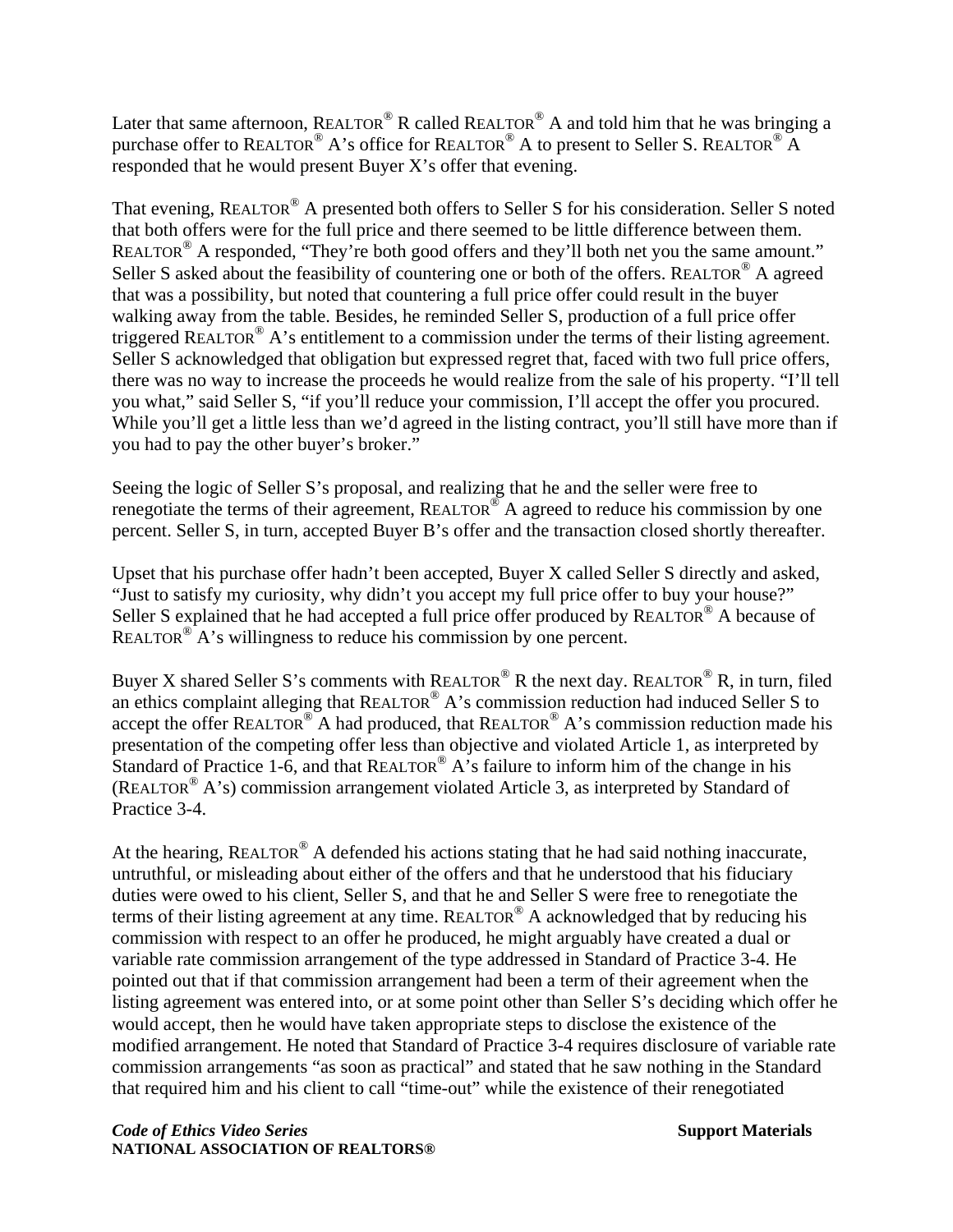agreement was disclosed to other brokers whose buyers had offers on the table—or to all other participants in the MLS. He acknowledged that if the accepted offer had subsequently fallen through and Seller S's property had gone back on the market with a variable rate commission arrangement in effect (where one hadn't existed before), then the existence of the variable rate commission arrangement would have had to have been disclosed. But, he concluded, the accepted offer hadn't fallen through so disclosure was not feasible or required under the circumstances.

The Hearing Panel agreed with REALTOR<sup>®</sup> A's reasoning and concluded that he had not violated either Article 1 or Article 3.

**Case #1-31: Protecting Client's Interest in Auction Advertised as "Absolute"** (Adopted May, 2005. Cross-referenced with Case #12-18.)

Seller T, a widowed elementary school teacher in the Midwest inherited a choice parcel of waterfront property on one of the Hawaiian islands from a distant relative. Having limited financial resources, and her childrens' college educations to pay for, she concluded that she would likely never have the means to build on or otherwise enjoy the property. Consequently, she decided to sell it and use the proceeds to pay tuition and fund her retirement.

Seller T corresponded via the Internet with several real estate brokers, including REALTOR<sup>®</sup> Q whose Web site prominently featured his real estate auction services. An exchange of email followed. REALTOR<sup>®</sup> Q proposed an absolute auction as the best way of attracting qualified buyers and ensuring the highest possible price for Seller T. Seller T found the concept had certain appeal but she also had reservations. "How do I know the property will sell for a good price?" she e-mailed

REALTOR® Q. REALTOR® Q responded "You have a choice piece of beachfront. They aren't making any more of that, you know. It will easily bring at least a million five hundred thousand dollars." Seller T acquiesced and REALTOR® Q sent her the necessary contracts which Seller T executed and returned.

Several days prior to the scheduled auction, Seller T decided to take her children to Hawaii on vacation. The trip would also afford her the chance to view the auction and see, firsthand, her future financial security being realized.

On the morning of the auction only a handful of people were present. Seller T chatted with them and, in casual conversation, learned that the only two potential bidders felt the property would likely sell for far less than the \$1,500,000 REALTOR<sup>®</sup> Q had assured her it would bring. One potential buyer disclosed he planned to bid no more than \$250,000. The other buyer wouldn't disclose an exact limit but said he was expecting a "fire sale."

Seller T panicked. She rushed to  $REALTOR^{\circledR}$  O seeking reassurance that her property would sell for \$1,500,000. REALTOR<sup>®</sup> Q responded, "This is an auction. The high bidder gets the property."